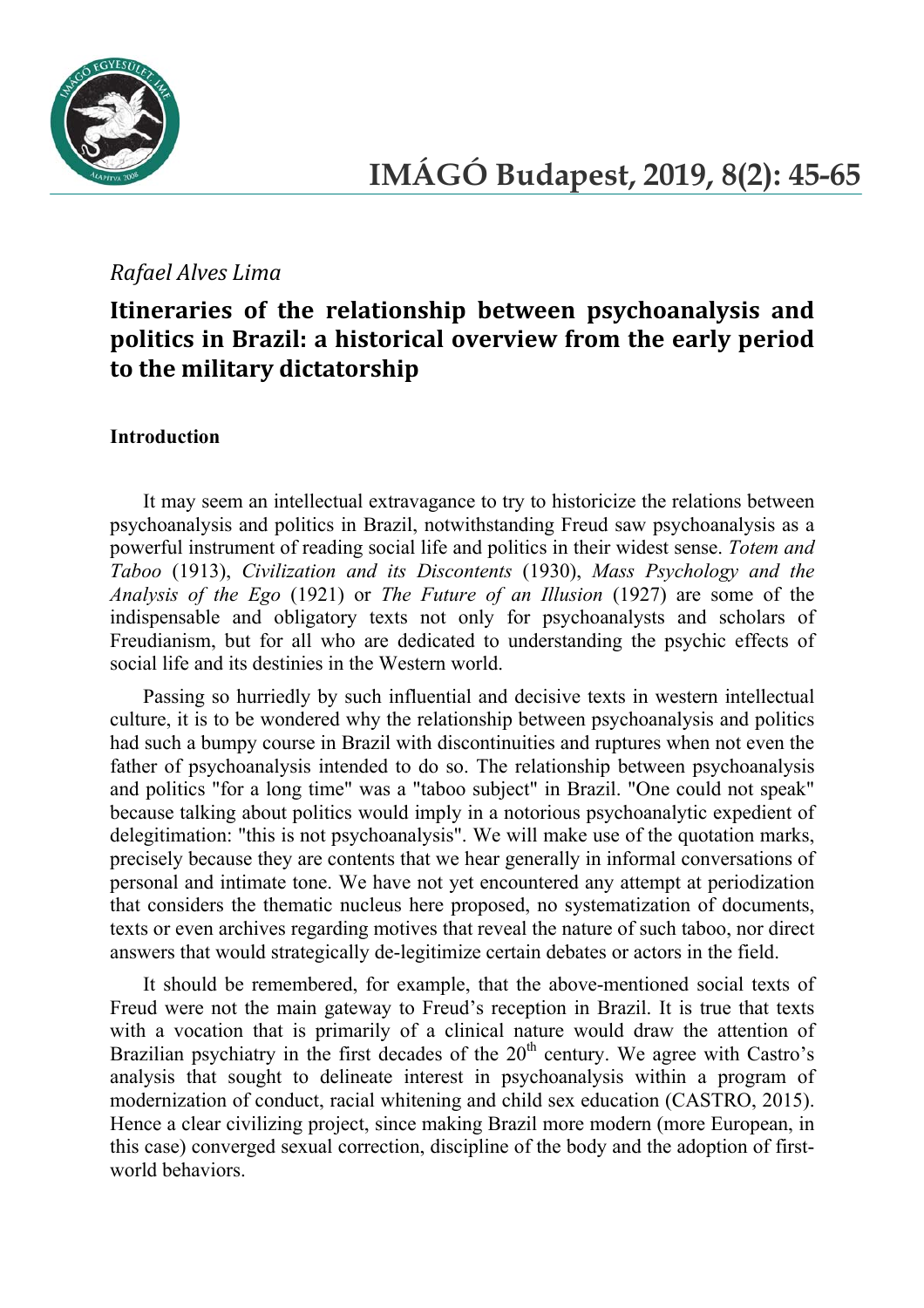It is in this context that the intrinsic relation between psychoanalysis and politics, something that today can be taken as elementary, primary or fundamental, can only become such after a complex dispute over legitimacy. After all, historicizing the relationship between psychoanalysis and politics in Brazil can be nothing more than a way of looking at and understanding our own history.

#### **Historicize the field: progressive objectification and chronological proposition**

Understanding the choice of a particular debate in a field at the expense of other debates can be done in several ways. In our case, we are inspired by Pierre Bourdieu – more precisely, in the words of the sociologist, in the disputes between "specific instances of selection and consecration proper to the intellect ... and placed in a situation of competition for cultural legitimacy" (BOURDIEU, 1968: 106). The specialization of selectors and consecrators should be understood here less as the index of intrinsic qualities of agents, but above all as a way of authorizing legitimacy from the precepts of mutual "internal" legitimacy, whose associations of reciprocity deference begin to behave according to particular rules and with relative independence and freedom in relation to the parameters and constraints external to the field. The analysis of this expedient leads to unusual choices of historical analysis, flagrantly in history and in the historiography of psychoanalysis. Elements that are apparently secondary to the more traditional and conservative studies of the history of psychoanalysis will be considered in our analysis, such as 1) the movements of the publishing universe in psychoanalysis – being a necessary but not sufficient condition for the autonomization of a certain intellectual field, the editors are instances of consecration and selection of intellectuals and intellectual products, as well as (2) their correlates of intellectual professions – the preacher, the commentator in specialized and non-specialized media, and especially the critic as the objectifier of the work, outside the subjective intention of the creator that, depending on the position they occupy in the field, the intellectual professionals make the work exist within the field); and 3) its developments in the media, such as the recurrent appearance of reviews in literary reviews of newspapers and periodicals. Including criticism in analysis is a way of establishing a progressive objectification: it is a way of understanding that the work is not exhausted at the time of its publication. The critic finally fixes the intelligibility of the work and becomes, in a way, one of the creators of this work. The works come to us in the present through the successive historical layers of the field, and it is worth noting how editorial labeling also influences the reception and propagation of the work, with their respective para-texts (jacket-flap, preface, fourth cover, review, or even prestigious news reports integrated or added to the work). All this to make, also with Bourdieu, the relation between production and receptivity more complex than the simplistic creation-reception equation.

By the way, it should be borne in mind that the idea of reception may give the impression that we are dealing with an eminently passive process. To overcome the active-passive polarity, there is a notion that seems interesting to think about the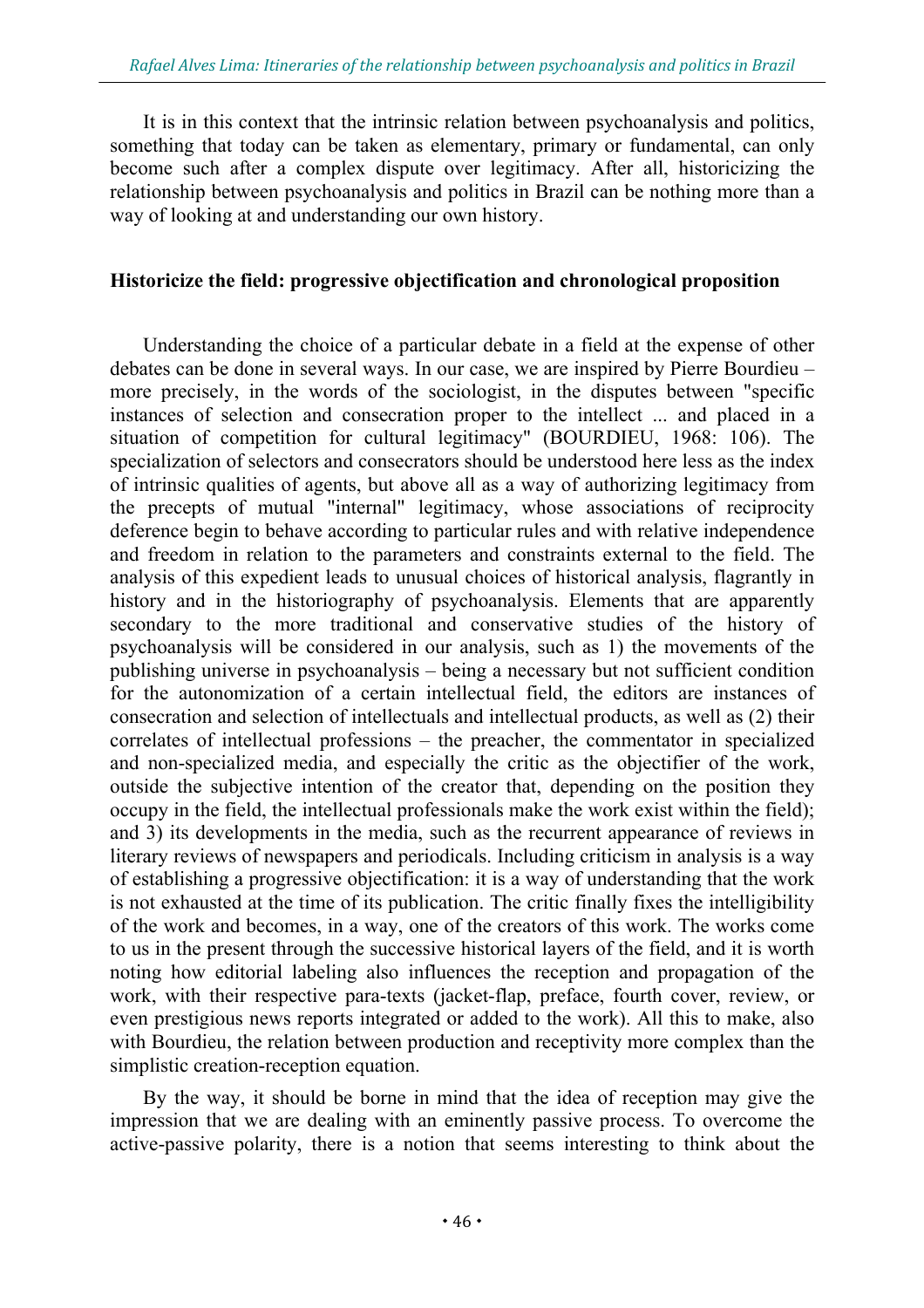implantation of Freudianism in Brazil in relation to its intersections with politics. It is sociologist Sherry Turkle's idea of appropriability:

"Appropriable theories, ideas that capture the imagination of the culture at large, tend to be those with which people can become actively involved. They tend to be theories that can be 'played' with. So one way to think about the social appropriability of a given theory is to ask whether it is accompanied by its own objects-to-think-with that can help it move beyond intelectual circles."

"For instance, the popular appropriation of Freudian ideas had little to do with scientific demonstrations of their validity. Freudian ideas passed into the popular culture because they offered robust objects-to-think-with. The objects were not physical but almost-tangible ideas, such as dreams and slips of the tongue. People were able to play with such Freudian 'objects'. They became used to looking for them and manipulating them, both seriously and not seriously. And as they did so, the idea that slips and dreams betray an unconscious started to feel natural." (TURKLE, 1997: 162)

That is, it is not about fidelity or loyalty to the constructions of Freudian metapsychology, its epistemological or even clinical presuppositions. The idea of appropriability allows us to understand how concepts spread in a given culture, regardless of their strict origin, as well as their purpose initially proposed. If it is not possible to recognize the importance of this relative distance, the reading of the process becomes shallow and restricted to simplistic parities.

If we want to have a map of how this historical process took place in periods, we turn to the current literature on the history of psychoanalysis in Brazil, in which an important periodization was established that we suggest to adopt for the first time. According to the historian of psychoanalysis Carmen Lucia Valladares de Oliveira, the psychoanalytic movement in Brazil can be divided into three stages:

- 1915-1937, the time of reception and diffusion of psychoanalytic ideas
- 1938-1950, the moment of formation of the first psychoanalytic generations
- 1951-1969, the institutionalization phase of the IPA movement with the creation of training and practice organizations in São Paulo, Rio de Janeiro and Porto Alegre (VALLADARES DE OLIVEIRA, 2002:146)

We propose that the adoption of this chronological division can be approached in its complexity. Traditionally, the marks historians of psychoanalysis generally use for the determination of historical periods, which justify their cuts in such a way that they do not appear arbitrary, are marks of the psychoanalytic movement itself. Therefore, how can we propose a history of psychoanalysis that is described and justified from chronological criteria that are external to it? In the case, for example, of the study by Lucia Valladares on the history of psychoanalysis in São Paulo, it is noted that the final cut of the research occurs in 1969, since this year four institutions of formation of analysts linked to IPA were created in Brazil – in São Paulo, Rio de Janeiro and Porto Alegre (VALLADARES DE OLIVEIRA, 2005).

In order to cross the chronology of the events proper to the psychoanalytic movement with the chronology of political events in Brazil, it is worth briefly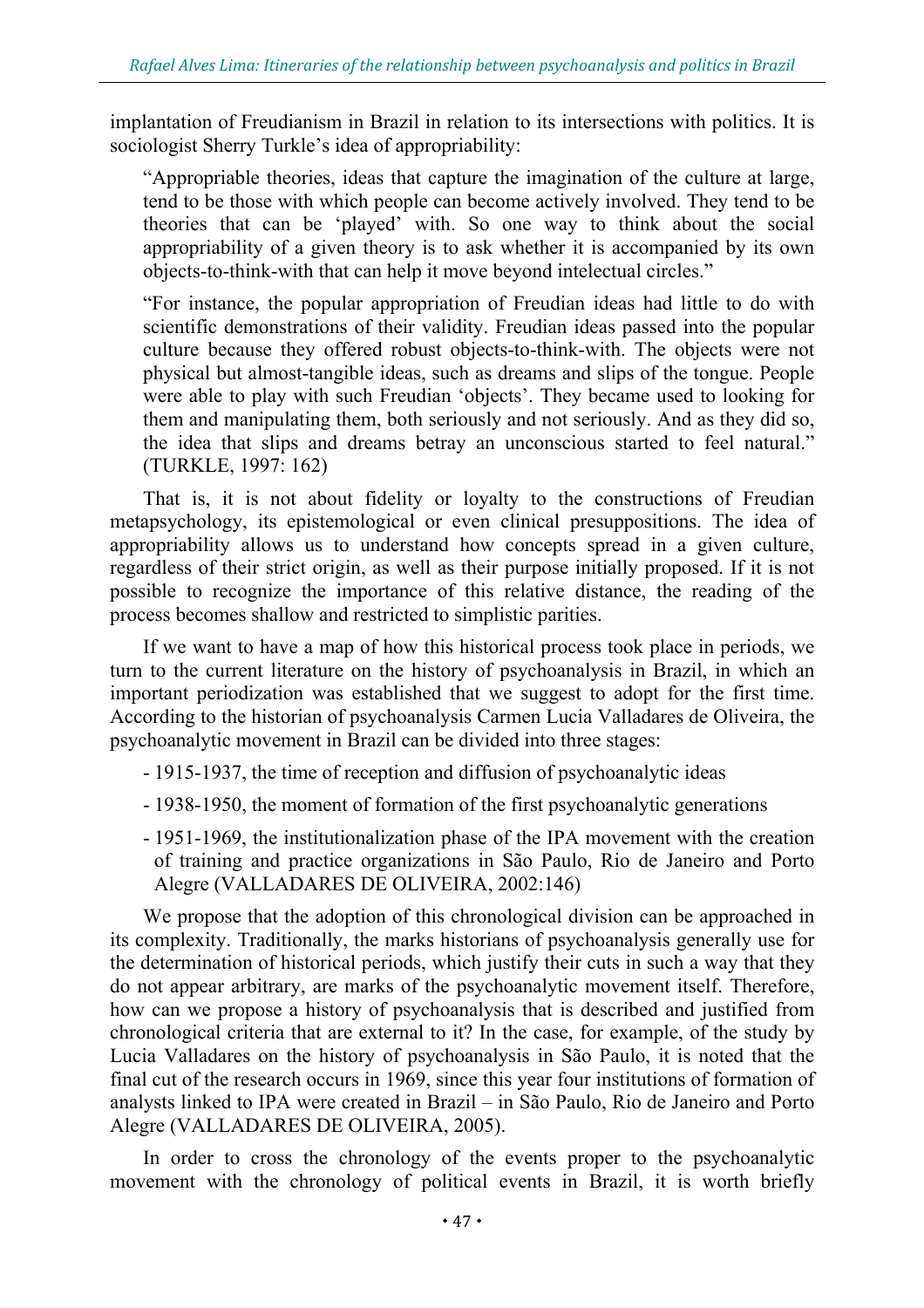recovering some discussions that have taken place around the problem of chronologism, which questions the naturalization of habituation to the need to think about chronological cuts for the purpose to organize realities, to establish temporal regularities and to order events, serializing them or sequencing them. Terms such as "epoch," "period," "age," "cycle," or even "century" seek to designate, with greater or lesser precision – and here the very expectation of precision an adversity – a certain set of phenomena. According to Michel de Certeau, it is a matter of grouping them in such a way as to make them "susceptible to offer common starting points to different affiliations", in order to "guarantee the conditions of possibility for a discourse, to establish a common scale" . Inheriting from Christianity's attempt to have "a wellsuited tool for maintaining continuity threatened by differences" that the pagan world presents, chronology occurs in the Christian West's attempt to understand other civilizations. (CERTEAU, 2011) We could say with Certeau that chronology, by marking the before and after, marks out the pure difference; at bottom, it is a position of organization of otherness: there is a before and after which, in the now, unfolds in a heterogeneous finally thinkable in the key of "we" and "they".

Jacques Le Goff in *The story must be divided into pieces?* (LE GOFF, 2015) also reminds us of periodizations such as "the four seasons" or "the six ages of life"; they exemplify some attitudes towards the division of time that arise, above all, from an undeniable symbolic meaning, which values the intervals of time according to parallels (the time of the living being). Consequently, the horizon of the "aging of the world" is read in the manner of the "aging of man" – at least until the idea of "progress" introduced by the  $18<sup>th</sup>$  century. Thus, with the dissemination of such values, a globalization of the western view in the  $21<sup>st</sup>$  century, whose experience of the subjects in time is translated according to such a model, results in the colonial naturalization of such an experience in time.

In the case of the cutting off of the history of psychoanalysis, the sketches for a chronological cut that determine the inauguration of an official psychoanalysis in Brazil, as well as its effects, are well known. The privilege of certain events over others for chronological determination is the choice of the historian who decides that heterogeneous who will be within the field of the thinkable and the one who will be outside. From the outset, one already has the premise that the official history of psychoanalysis informs its choices about the heterogeneous thinkable and the heterogeneous unthinkable (seeking to signal the homogeneous in the horizon of the chronological promise) already from the moment in that it takes by parameter of mark in the time their own internal criteria. That is, in the manner of Julio Canhada's research on the history of Brazilian philosophy, we think that the installation of a "before" and a "after" creates "weak canons" (CANHADA, 2017: 41). The heterogeneous becomes thinkable by the maximum avoidance of noises between "wenow" (predicting a "we-after") and "they-before", whose objective is to point out from internal criteria ("ours") something like a "Progress" or "evolution" inherent in intellectual pathways. The overlapping of chronologies is therefore the assertion of a position of opposition to this type of spontaneously internalist-progressive assumption, from an informed method orientation to such, aiming precisely to problematize the perception of psychoanalysis as a field.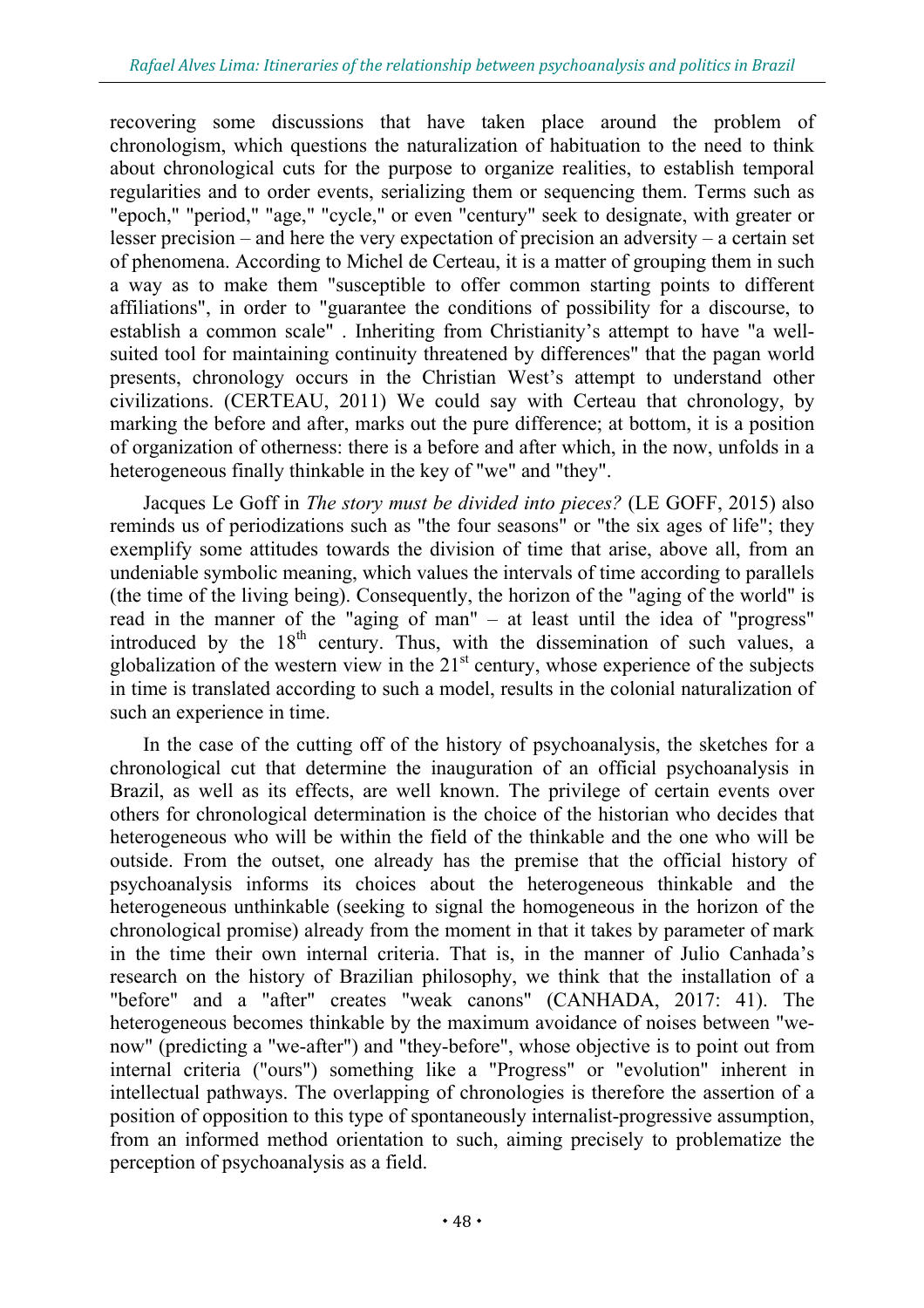Much has already been warned about the nominalist conventionality of such determinations. It would be quite trivial to think that the twentieth century, for example, did not end at the end of December 31, 1999; with the forgiveness of the truism, it should be remembered that to determine the fall of the Berlin Wall in 1989 or the attack on the twin towers of 2001, for example as possible frontiers of the turn of the nineteenth to the twentieth, is not only to confer greater reliability of events in comparison with the strictly timeline dimension of history, but also, in the very act of defining chronology, to announce the angle by which heterogeneous phenomena will be read once assembled within a given time interval. To put it another way, the chronological definition is still, albeit indirectly, a declaration of the historian's intentions. To introduce from this angle such a discussion helps us here to introduce the problematization of the expectation of objectivity in the chronological section, as well as not to expect that it is from a supposed nature of the chronological cut "in itself" something more than a formal response to a system of conventions.

Beyond the internal frameworks of institutionalization, it must be understood that the institutionalization processes themselves are direct correspondences of a deeper process of field autonomization – as if, in a vertical descending line, it was possible to visualize the graduality and succession of the movements from the psychoanalytic field towards autonomization. That is, beyond the descriptive and factual perspective, the key moments of twists and turns of the psychoanalytic movement in Brazil are the corollary of a growing independence and relative detachment from the psychoanalytic agenda in relation to the guidelines of the State.

Having said this, in a schematic way, we understand that the chronology proposed by Carmen Lucia Valladares de Oliveira must be added (and not replaced) to the following perspective, which we intend to propose in the following provisional framework:

1) 1915-1937 – configuration of the diffusion of psychoanalytic ideas and heterogeneous psychoanalytic clinical practice, exercised by self-taught despite the IPA officialdom and organized from the demands of the State

2) 1938-1951 – formation of the first cadres of psychoanalysts in Brazil through didactic analysis and beginning of the process of autonomization of the psychoanalytic field in relation to the demands of the State

3) 1951-1969 – institutionalization of the psychoanalytic movement along the lines of the IPA, which correlates with the autonomy of the internal guidelines of the psychoanalytic field in Brazil, but whose patrimonial relationship between psychoanalysis and the State through state financing of the formation of psychoanalytic staff in Brazil is still present

4) 1969-1985 – the boom of psychoanalysis during the military regime, understood as the fulfillment and consummation of the historical process of autonomization of the Brazilian psychoanalytic field, whose legitimacy via internationalist institutionalism establishes stable rules of self-legitimation and distinction.

We will try to understand the process of autonomization in the implantation of psychoanalysis in Brazil through the analysis of four distinct books, to finally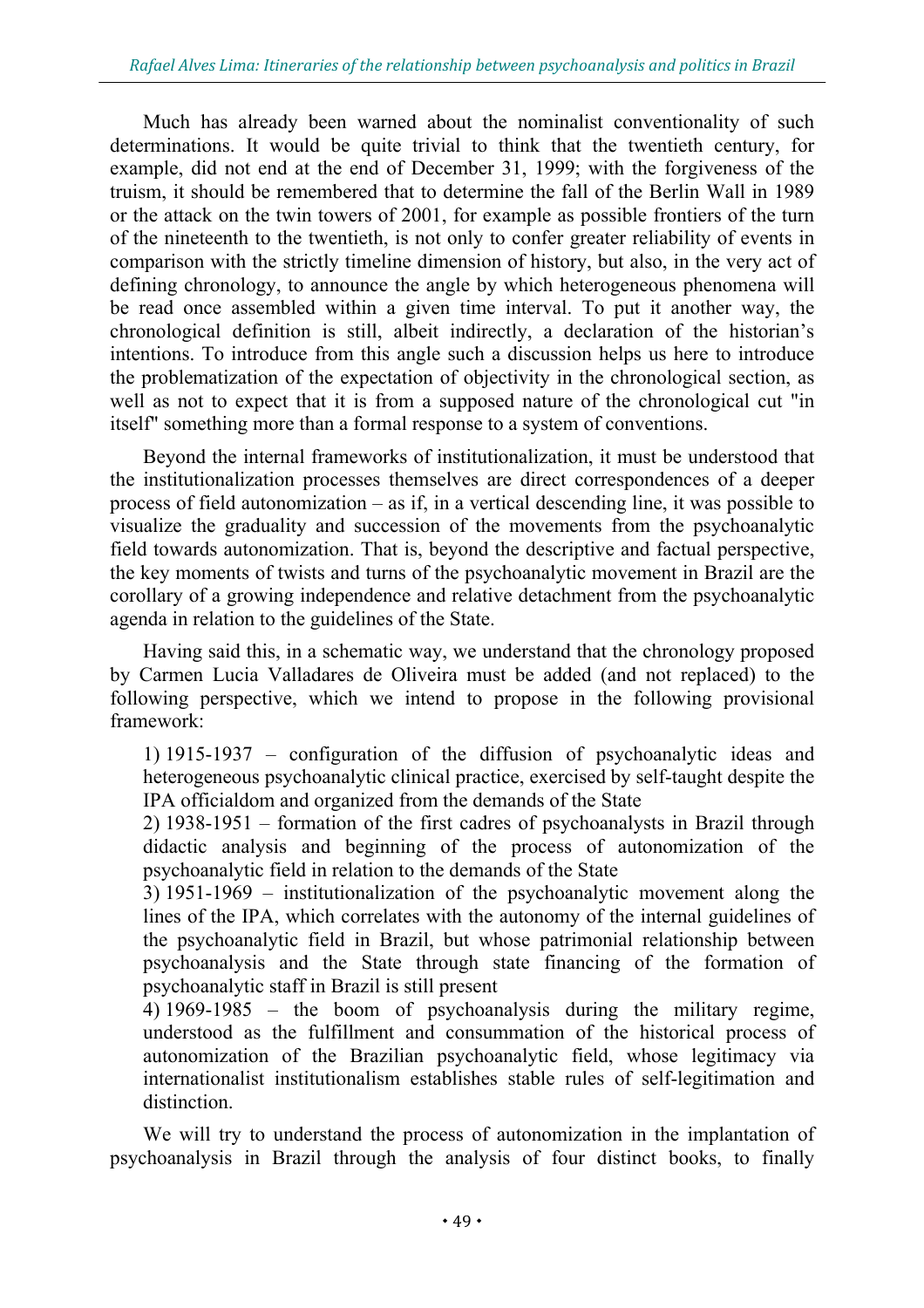contribute in the dictatorial period, which would reconfigure the panorama of the relations between psychoanalysis and politics in Brazil.

#### **Four cases of intersections between psychoanalysis and politics**

We present four works by four authors as distinct moments of the relationship between psychoanalysis and politics in Brazil. These authors would be "weak canons," beacons for official history to operate its "before" and "after", its "inside" and "outside." First, a brief biography of each of them:

1) Julio Porto-Carrero (1887-1937). Psychiatrist, self-taught psychoanalyst, Professor of Legal Medicine at the Faculty of Law of the University of Rio de Janeiro. He was an honorary member of the National Academy of Medicine and one of the main articulators of the Brazilian Association of Education. He worked in the Navy and the National Hospice of Rio de Janeiro. Freud's reader since 1918, claiming for himself the place of "convinced of the science of Freud" and having translated some of his works (like The Future of an Illusion), Porto-Carrero seemed to make to live in paradoxal harmony his peculiar Freud with the hygienist and eugenics guidelines (FACCHINETTI, 2012). Having been one of the most active members of the Brazilian League of Mental Hygiene, he was a persistent critic of representative democracy and a defender of technocracy in the early years of the Vargas Era<sup>1</sup>, advocating such standards as birth control and prophylaxis of alcoholism, not without a certain amount of nationalism eugenic. (RUSSO, 2002; MOKREJS, 1989)

2) Gastão Pereira da Silva (1896-1987), physician, journalist, self-taught psychoanalyst and playwright. A great enthusiast and promoter of psychoanalysis with more than forty published works, he devoted himself to various forms of use of Freudianism in his writings of "political biography." Columnist of magazines aimed at the general public, like *Vamos Lêr!<sup>2</sup>* , he had organic relations with the publishing universe that shaped the media field of the Getúlio Vargas government. His interpretations of psychoanalytic inspiration of the life and work of notable Brazilians were dedicated, for example, to the playwright Procopio Ferreira, former presidents Prudente de Moraes and Rodrigues Alves, the abolitionist Xavier da Silveira; also dedicated two books to the then president Getúlio Vargas, the military and political Brigadier Eduardo Gomes, the painter Almeida Junior, biographical portraits of the constituent post Estado Novo of 1946, as well as a

<sup>&</sup>lt;sup>1</sup> The Vargas Era is what we call the period between 1930 and 1945 in the history of Brazil, when Getúlio Vargas was president of Brazil for 15 years continuously and uninterruptedly.

<sup>&</sup>lt;sup>2</sup> Edited between 1936 and 1948 by the conglomerate Noite S/A, the magazine Vamos Lêr! was one of the popular publishing fronts in the newspapers A Noite e A Manhã, in magazines such as Síntese, Carioca and Noite Ilustrada, as well as in the National Radio. The Noite S/A conglomerate was part of the Vargas government's National Heritage Companies, in order to bring its content, in terms of psi knowledge, to the policies of the Ministry of Education and Public Health (MESP) of Gustavo Capanema. (CARVALHO, MATIAS & MARCONDES, 2017).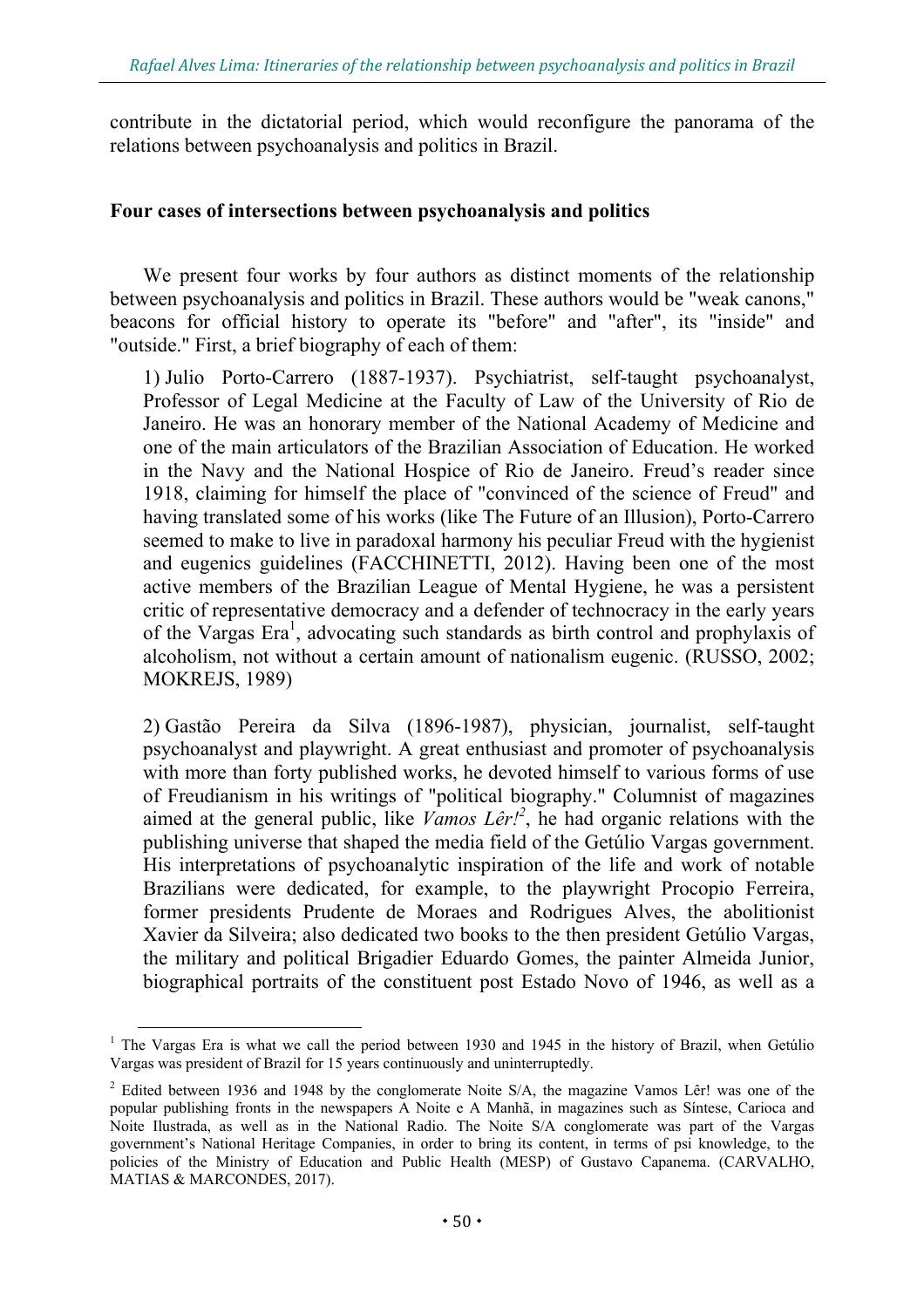study on women in Russia. He wrote *Lenin and Psychoanalysis* and *The Worker and the New Society*, having also prefaced *Lampião and the Sociology of Cangaço* by Rodrigues de Carvalho and Karl Weissmann's *The Money in Erotic Life* (1937). (RUSSO, 2002)

3) Maurício de Medeiros (1885-1966), a pharmacist and a medical doctor, worked as a journalist and columnist in several newspapers throughout his career. Brother of the writer and politician Medeiros e Albuquerque, he entered the political life, having been elected federal deputy in two periods, from 1921 to 1922 and from 1927 to 1930. Professor of General Pathology of the Faculty of Medicine of Rio de Janeiro and of Psychology in the School Normal of the Federal District (now the Institute of Education). Army Medical Lieutenant, he headed the post-Armistice Neurological Assistance Service in 1918. Critic of presidentialism and defender of parliamentarism, he made a trip to the Soviet Union in 1930 that would accuse him of being a member of the Communist International. Retired from university activities in 1934, he returned in 1946 to succeed Henrique Roxo in the chair of Psychiatry at the University of Brazil, whose Institute he would become director this year. In 1955, the year in which he retires from the university, he is decorated as a member of the Brazilian Academy of Letters. In November of this same year, Mauricio de Medeiros was appointed Minister of Health by then-President Nereu Ramos, a post he maintained in the early years of Juscelino Kubitschek's<sup>3</sup> administration until July 1958<sup>4</sup>. Some of his books are *Other Revolutions Coming* (1932), *Ideas, men and facts* (1934), *Thoughts of Medeiros and Albuquerque* (1935), an essay on Joaquim Nabuco (1949) and *Notable Men* (1964), his last book. Medeiros will also make a critical preface to *The Prince* of N. Machiavelli, first published in Brazil in  $1933^5$ . With more than twenty books published in his lifetime, in his last four years he has been a columnist for the newspaper  $O$  Globo<sup>6</sup>. (MOKREJS, 1993; CALICCHIO, 2015; PENNA, 1989)

4) Karl Weissmann (1910-1990), hypnologist and self-taught psychoanalyst. Austrian by birth, arrives in Brazil as a child in the early 1920s. He is introduced to the Freudian doctrine by Gastão Pereira da Silva. Columnist of the newspaper O Cruzeiro, was one of the responsible for the popularization of psychometrics in Brazilian popular culture. He practiced psychoanalysis at the Neves Agricultural Penitentiary in Minas Gerais. Author of *The Money in Erotic Life* (1937), *Hypnotism: Psychology, Technique and Application* (1958), *Masochism and Communism: Contributions to the Pathology of Political Thought* (1964) and

<sup>&</sup>lt;sup>3</sup> Hereinafter referred to as "JK". The reference to the "JK years" designates Juscelino Kubitscheck's presidency years, but more generally his developmental politics.

<sup>&</sup>lt;sup>4</sup> The post of Minister of Health is the highest decision-making post on the directions and destinations of the health field in the country. Mauricio de Medeiros was probably the most emblematic case of a health minister who was clearly sympathetic to psychoanalysis.

<sup>5</sup> Regarding the preface by Mauricio de Medeiros to *The Prince*, see BAGNO, 2014.

<sup>&</sup>lt;sup>6</sup> Grupo Globo is the largest media and communication conglomerate in Brazil and Latin America, composed by TV Globo (the second largest television network in the world), as well as the radio, the publisher, the internet portal, among others.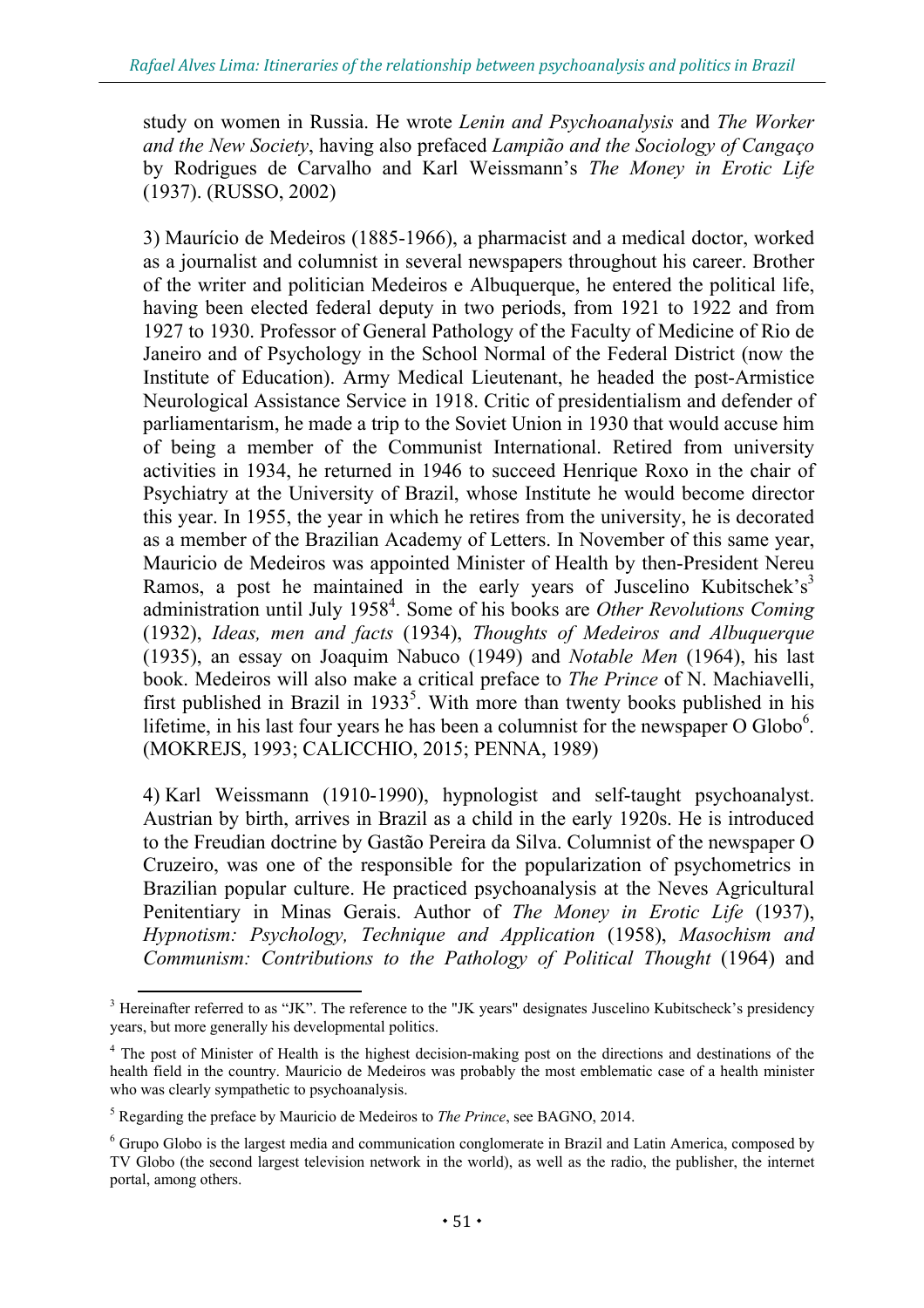#### *Psychoanalysis: Essays and Experiences* (1967). (AFONSO & MANDELBAUM, 2017)

Let us note how the works that we will deal with here are organized. First, it is worth remembering that the books of Gastão Pereira da Silva and Julio Porto-Carrero date back to the 1930s, representing the passage from the first to the second period in a confrontation of analysis plans. Mauricio de Medeiros's book dates from 1959, but contains texts from previous years; therefore, it is a text that contemplates interests and concerns of previous years, representing both the second and third moments. Weissmann's book was published in 1964, a fateful year in which the military carried out a coup and started a military dictatorship that would last 21 years in Brazil. This book is not only a way of understanding what interests were at stake in the use of psychoanalysis for the psychopathological accusations of the Brazilian left, but is also a representative of the exclusion strategies of those who claimed psychoanalysis "nonetheless," ignoring the requirements of official formation and depoliticizing international guidelines.

Julio Porto-Carrero can be understood as an intellectual whose guidelines were directly crossed by the demands of the State and by the political situation of his time. It is worth remembering that Getúlio Vargas assumed the presidency in 1930, ending the period called the Old Republic and initiating what became known as Estado Novo (New State). Measures such as secret voting, labor rights and the prevalence of the industrial model of economic development (in comparison with the agrarian model) established the progressive horizon of the Vargas Era. At the same time, Vargas populism was patriotic and authoritarian. He was seen with reservations by much of the Brazilian intelligentsia, including Freud's psychiatrist reading of the time. This is what we can read in *Psychoanalysis of a Civilization* of Julio Porto-Carrero. Accusing Vargas of being a despot president, Carrero considered hypocritical the intention to install a representative democracy in the country, since the people would not be up to this task. According to him, Brazilians at that point in history would be incapable of sustaining a democracy through universal suffrage because it is a "weak or imbecile people – it is thus the rule of mediocrity" (CARRERO, 1933: 30). Therefore, to withdraw Brazil from its idiocy would be to invest in eugenic policies to improve race and morals. This explains why Brazil's anti-migratory policies of the 1930s were mixed with nationalist initiatives of obligatory learning of the Portuguese language for immigrants, anti-miscegenation policies and projection of a promising future for our population. The struggle against alcoholism, for example, was not understood as a social problem inherited from the days of slavery, in which the "cachaça" was (actually is to this day) the pharmakon of alleviating the suffering of the poor and black classes. In an argument that unfolds in his next book, *Greats and Miseries of Sex* (CARRERO, 1934), Porto-Carrero believes that a technocracy and a government of those duly biologically and mentally qualified for this would be the way to ensure the country's progress toward of a civility and of a First World social and political organization. This is what has been termed the "civilizational project", the convergence between the systematic discouragement of racial miscegenation and the recognition of this step eternally behind the conditions of possibility of a real and effective democracy for Brazil (ALVES LIMA, 2018; CASTRO, 2015). It is curious how Porto-Carrero, who at the time made the first translation of Freud's *The Future of*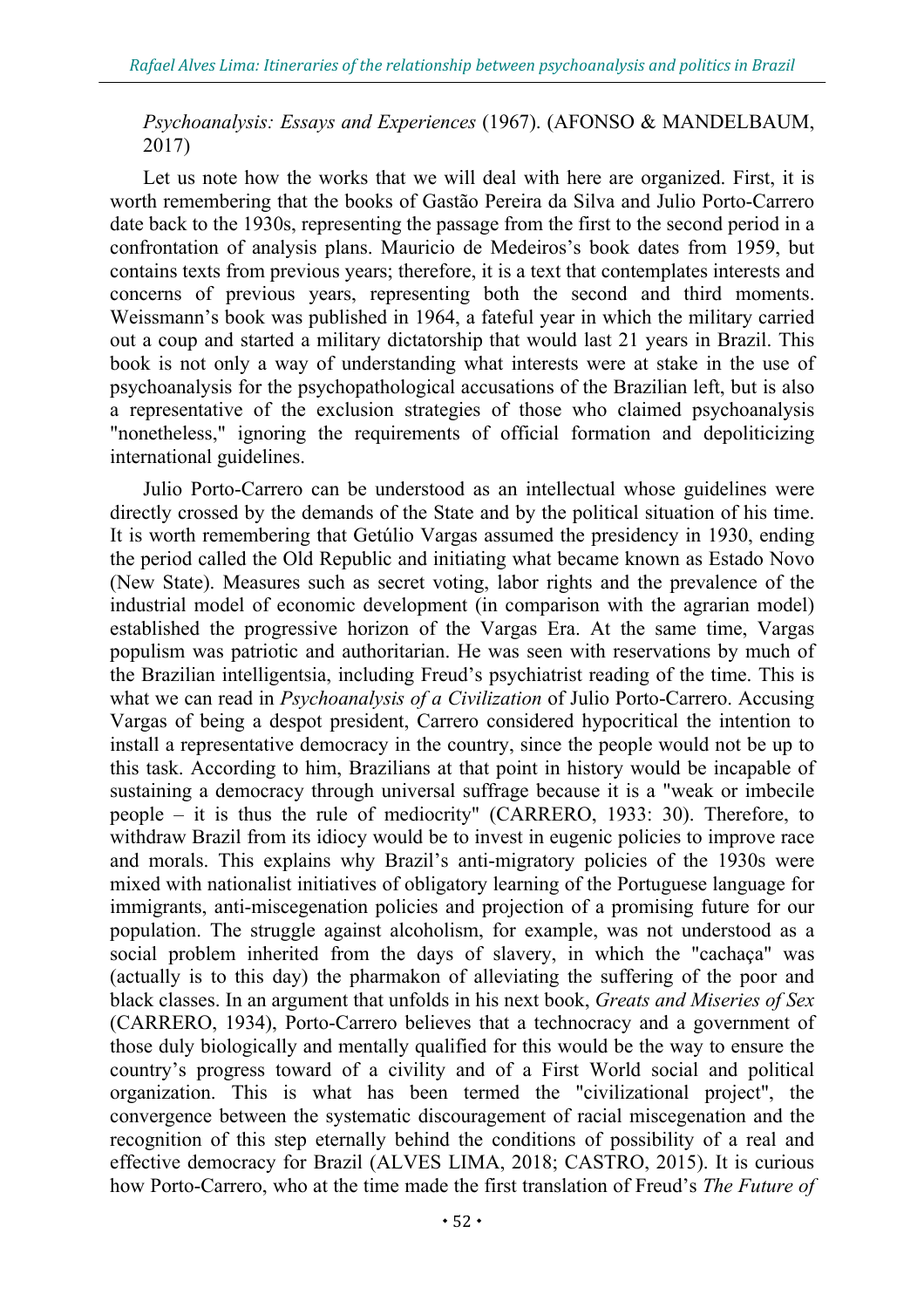*an Illusion* into Portuguese, envisioned a kind of Freudian "utopia" in a rather eccentric reading of this work. With this, the project of progress of the "New State" was united with an eugenics psychiatric doctrine that had no care in affirming itself also psychoanalytic, in spite of the ideas of the own Freud.

A precision is needed here. It should be emphasized that eugenics in Brazil is not exactly analogous to Nazi eugenics, for example. We agree with Nancy Stepan's analysis that while Brazil was more consumer than science producer, eugenics appeared as "part of a widespread enthusiasm for science as a" sign "of cultural modernity" (STEPAN, 2004: 337). According to the author, in the eyes of British eugenics, for example, eugenics in Brazil sounded more sociological than biological, more indebted to a certain neolamarckism than to geneticist mendelism, whose "eclectic style" mirrored "the uncritical use of European sources" (STEPAN, 2004: 347). The presence of hygienism and eugenics in Brazil was not only restricted to the field of public health. They also went through the anthropology of the National Museum of Rio de Janeiro in the 1920s and 1930s, as well as the agricultural sciences at the Luiz de Queiroz School of Agriculture in Piracicaba – the largest university research center in agricultural science in Brazil, now belonging to the University of São Paulo (USP).

It will not be by chance that the creation of the Liga Brasileira de Higiene Mental (LBHM) – "Brazilian League of Mental Hygiene" – ends up finding its due correspondence with the borders of our chronology. Started in the 1920s and extended throughout the 1930s, the Brazilian League of Mental Hygiene was in line with Vargas' plan to expand childhood health policies – including mental health. Since childhood is a central theme, it will be within the LBHM that the first free psychoanalysis clinic (REIS, 2000) will be created in May 1926, headed by Porto-Carrero itself and kept in operation for approximately one year. Any attempt to find similarities with the consecrated free clinics of psychoanalysis in Europe between the wars (DANTO, 2005), apart from the gratuitousness of the treatments and attention to the treatment of children will be in vain. There would be no ideological correspondence between the Brazilian experience and those of Berlin, Vienna, Budapest and others. Even the concepts inspired by psychoanalysis proposed by the authors of the time were more substantially determined by the commitment to the reason of State under way in Brazil than by the elemental premises of Freudianism. A great example is the concept of "euphrenia", an example of the explicit solidarity between mental hygiene, eugenics and educational project for the country (OLIVEIRA, 2011). The neologism "euphrenia" is forged with the purpose of sustaining the conjugation between a certain idea of "nuptial selection", as a form of birth selection of dysphrenic individuals (genealogical eugenics), and an adaptive and functionalist idea of the normal child in relation to (medical and pedagogical eugenics). It is a chapter of the introduction of psychological tests and psychometrics in Brazil. Through them, the developmental model of pathological understanding gains form, including a horizon of normality that would have a first sketch of discernment in relation to the paradigm of degeneracy. The emphasis on family structuring and the call for parental participation in the constitution of the psychological health of children solidifies the moral and normative values linked to the idea of the centrality of the family. In the weak transition from heredity to morality, there is the ground for an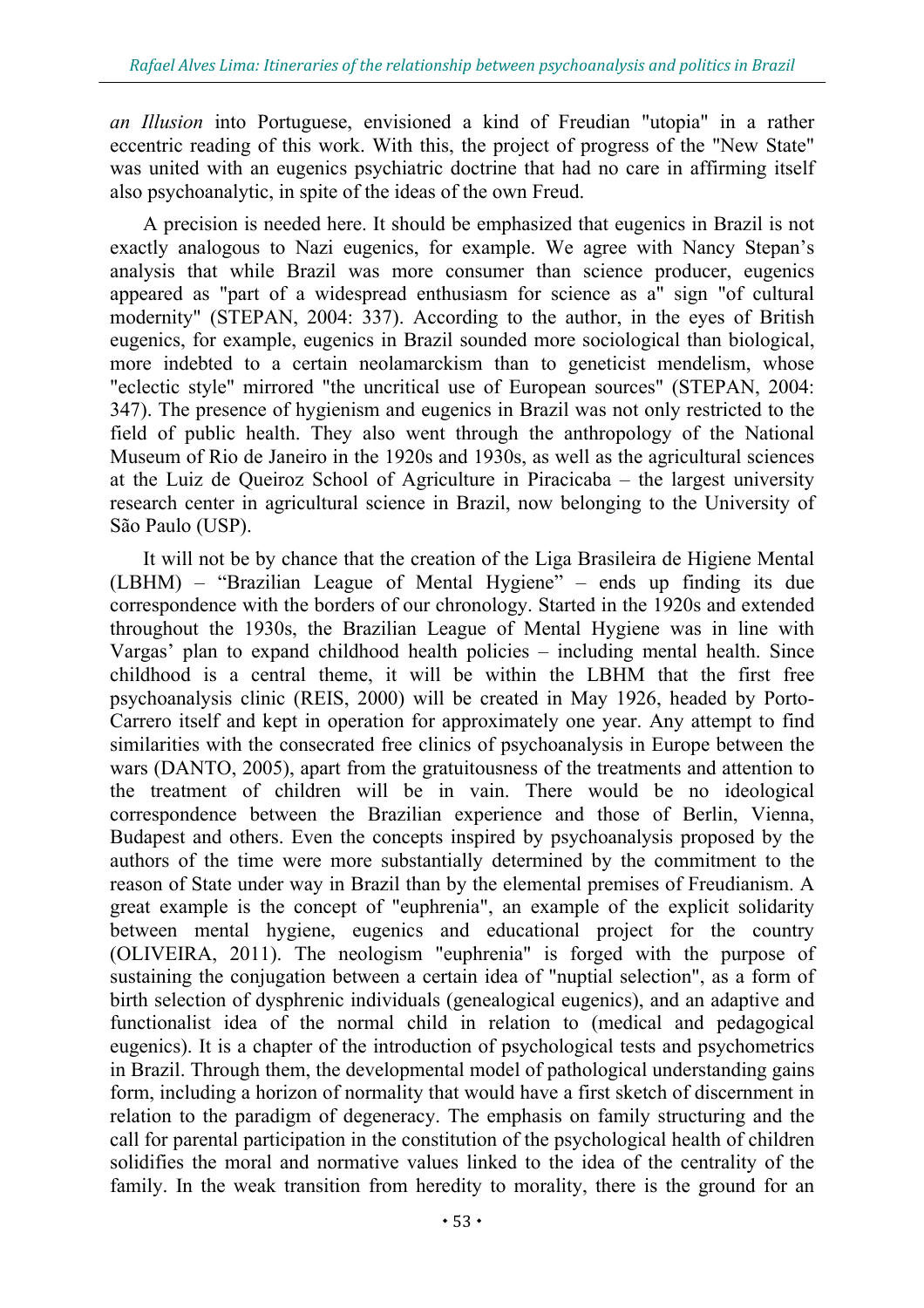appropriation of a tangled Freudian whose concepts of Oedipus complex, frustration and castration appear under the penalty of combating child masturbation in the prevention of social delinquency.

Still under hygiene, it is also observed, under the tutelage of the Ministry of Education and Health – at the time they were only one ministry<sup> $\tau$ </sup> – whose direction fell to Gustavo Capanema between 1934 and 1945, the enthusiasm with the Escola Nova ("New School"), which inspired the work of Arthur Ramos. Seeking to understand the social causes of psychic pathologies with one of the most remarkable virtuosities and abilities in dealing with psychoanalytic concepts at the time, Arthur Ramos would take care of 2000 children between 1934 and 1938 in public schools in Rio de Janeiro. In his proposals, there was a mixture between (1) the hygienic patterns, (2) the educational "progressivism" of Vargas' reasoning, (3) a significant advance in relation to the appropriation of Freudian metapsychology, (4) the integration of clinical techniques inspired by Melanie Klein for the treatment of children, 5) the horizon of adjustment and adaptation in the curative purposes of this clinic, and 6) the rudiments of a social psychology in open dialogue with ethnography and anthropology in the studies on folklore and blackness (GARCIA, 2010). Elements that today would frighten by the harmonious coexistence, but that inhabited the perspectives of Arthur Ramos without major conflicts. In short, whether in Arthur Ramos or Porto-Carrero, we have in Vargas politics that Facchinetti and Ponte call "engaging the intellectual at the service of the national":

"It is worth mentioning  $[...]$  that in the dictatorship, and even before it<sup>8</sup>, Vargas's politics did not confine itself to capturing the intellectuals identified with the right; it produced something more impressive: it homogenized different discourses in favor of Brazilian unity and identity. Seeking to consolidate social development, the State made a civic campaign that ended up engaging the intellectual at the service of the national. To the profound structural changes in politics and to the important industrial increase that took place in the Vargas government, a new type of thought was added: the valorization of the specialist and the technique, which also affected the Brazilian psychoanalytic movement." (FACCHINETTI & PONTE, 2003: 67)

Gastão Pereira da Silva is another author who cannot be understood outside the relation with the State policies of the Vargas era. The work of popularization promoted by Pereira da Silva was supported by Medeiros e Albuquerque (an important journalist and politician from Rio de Janeiro, brother of Mauricio de Medeiros) and seems to have amplified the presence of psychoanalysis in public and lay discourse. Despite a

<sup>&</sup>lt;sup>7</sup> The deployment of the Ministry of Education and Health in two distinct ministerial agencies (Ministry of Health and Ministry of Education and Culture) occurred only in 1953, through Decree 1920 of July 25, 1953 of the then President Getúlio Vargas. From this moment, the National Service of Mental Illnesses will then be subordinated to the Ministry of Health.

<sup>&</sup>lt;sup>8</sup> The first Vargas Era government, which runs from 1930 to 1945, can be divided into three phases: the first, from 1930 to 1934, in which Vargas presides over the country as head of the "Provisional Government"; the second, from 1934 to 1937, as president of the republic of the Constitutional Government, having been elected president of the republic by the National Constituent Assembly of 1934; and, from 1937 to 1945, as dictator, during the implantation of Estado Novo after a coup. It is for these reasons that the authors divide Era Vargas into the "dictatorship" and the "period before it."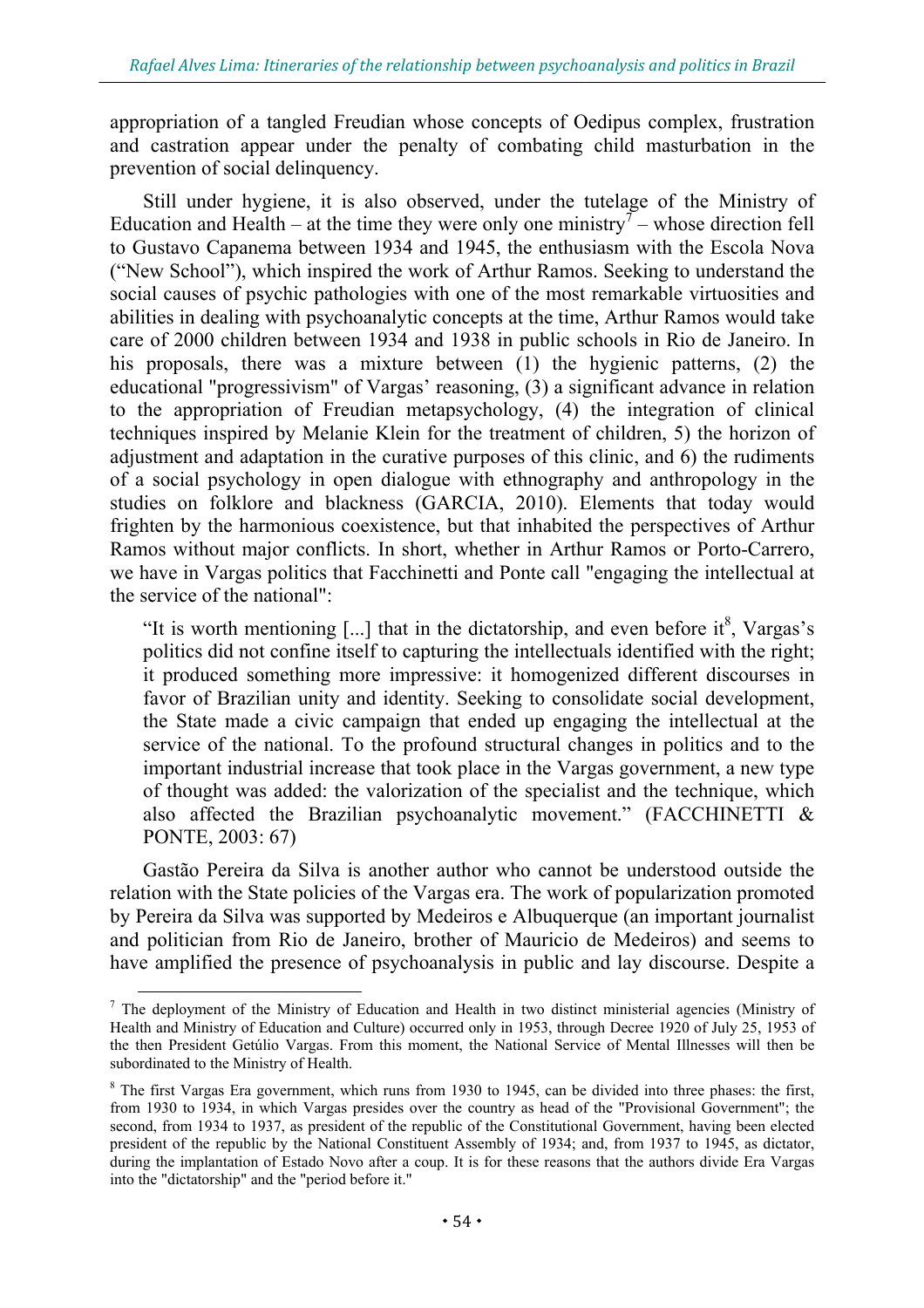certain bond with Porto-Carrero, he remained distant from the university academic medical circle. Pereira da Silva preferred to bring general interest messages about sexuality (RUSSO & CARRARA, 2002), with dream interpretation columns that readers sent him by letter, covering topics as diverse as criminology, motherhood or war. In a certain sense, Pereira da Silva seemed to represent, through his vast bibliography, the Vargas speech to suspend the "intermediaries between the government and the people" (REIS, 2002): the great press vehicles were under the tutelage of the presidency, and the management of the "myth" Vargas was aware of the ordinary problems of ordinary citizens. Pereira da Silva becomes a public figure in the midst of the Vargas populism and will be one of the main responsible for the presence of the Freudian discourse in the most diverse media between the 30s and 60s, from the most specialized to the most popular. We shall see later that the phenomenon of the boom that will characterize the dictatorial period does not cease to be the heir of this popularization front, crossed by a class diagonal and available for the circulation of the ordinary yearnings and anxieties of the social life of the middle and upper classes.

*Lenin and Psychoanalysis* (PEREIRA DA SILVA, 1933) is one of several books that prolix Pereira da Silva would publish in the first half of the 30s. The first part is dedicated to reconstructing the spontaneous movements of 1905 that led to the Russian Revolution of 1917. Vladimir Lenin is portrayed as the person in charge by the "awakening" of a people whose idea of freedom was "repressed" and whose power was "asleep." The vocabulary that refers to a vulgar and second-hand Freudian metapsychology does not appear by chance. He will be decisive in the final part of the book, in which Pereira da Silva retrieves Lenin's biography – especially based on Leon Trotsky's *The Young Lenin* (1925) and *Lenin* by D. S. Mirsky (1931). The author states: "It is concluded that Lenin was very affectionate and that, in his childhood, he broke a strong and intense Oedipus complex" (PEREIRA DA SILVA, 1933: 127). Through a reading of Freud's *Instincts and their Vicissitudes* (1915), Pereira da Silva says that Lenin did not love or hate: his passion would be the investigation, and that all his libido was displaced for sociological studies and revolution. Freud's (1921) resource for *Mass Psychology and Analysis of the Ego* also appears to distinguish Lenin from Mussolini, since he was a manipulator of the masses, while the former truly identified himself with his people. There is also a scene that Pereira da Silva takes from Lenin's biography written by Trotsky, in which he would have told him about the legality abruptly installed by the Revolution and made the sign of the cross<sup>9</sup>. According to the author, in an unusual reading of *Totem and Taboo*, the gesture of Lenin is a clear sign of convergence between the religious resource of taboo and the institution of the Law in the new social reality after the Revolution.

These are some of the exotic examples offered by the book itself – we could list others, admittedly – in the sense of what we call "political biography," resorting to a certain psychoanalytic inspiration. Pereira da Silva is a character who exemplifies well

<sup>&</sup>lt;sup>9</sup> The reference to this book and this story is absolutely inaccurate. Gastão Pereira da Silva makes no reference to the year or the translation of the edition consulted, merely stating in a footnote: "In this regard, cf. Trotsky -" Lenin "". It is supposed that the controversial mention that Trotsky had said that "Lenin made the sign of the cross before his face" was probably taken not from Trotsky's writings between the late 1910s and mid 1920s about Lenin. Probably Pereira da Silva is reproducing a passage from John Reed's book, "Ten Days That Shocked the World", whose first English edition had been circulating in Brazil since 1919.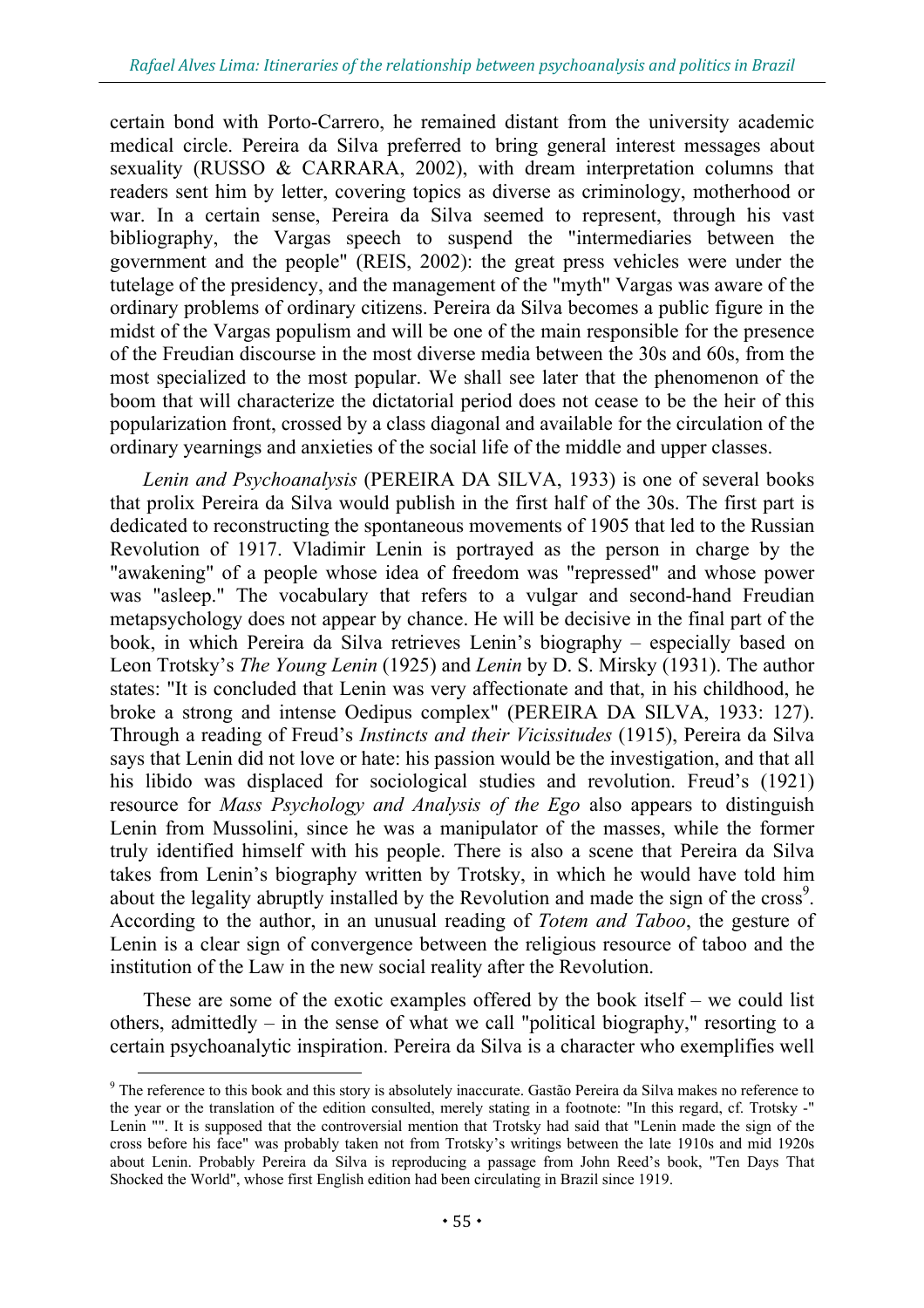the "savage" psychoanalysis that was made in the 30s and 40s outside the circle that sought institutional officiality via IPA. They are representatives of a direct rapprochement between psychoanalysis and politics, whose direct conceptual application of Freudian metapsychology in the biography have made psychoanalytical vocabulary equitably ordinary and widespread. Formulations valued by the Freudian conceptual universe as "repression", "libido" or "taboo" are summoned in disorder. There is no "accountability" to the concepts, nor the scrutiny of their elemental purposes. What remains of texts such as *Lenin and Psychoanalysis* is a certain purposive stylistic obscurity, a prevaricated epistemology, but which propels the proliferation of psychoanalytic vocabulary in popular culture beyond the medical and psychiatric circle.

In relation to Mauricio de Medeiros, we noticed in *The Diabolical Unconscious* the presence of subjects as diverse as alcoholism, prostitution, psychological themes such as the relations between motor and intelligence, military medicine, the history of modern psychiatry, psychometry and criminology. The thematic abundance is a demonstration of erudition, a kind of encyclopedic knowledge that is expected of a member of the most prestigious association of writers and intellectuals of the country, the Brazilian Academy of Letters. Having been revered as "immortal" in 1955, Mauricio de Medeiros also gives an example in *The Diabolical Unconscious* of a distance taken from the supposedly psychoanalytic eugenics of previous decades, although Medeiros was also (as Porto-Carrero) a member of the Brazilian League of Mental Hygiene in the 1920s and 1930s. The work is mainly the mirroring of the political ambience of the 1950s in Rio de Janeiro and accompanies the transfigurations through which the intellectual projects of Freud's psychiatrists passed over the previous decades. It is worth remembering that in the publication of *The Diabolical Unconscious*, Brazil was governed by President Juscelino Kubitscheck. His government's economic and social development framework was known as the "fifty years of progress in five years of government" program, with high investments in the automobile industry, mass-media vehicles (mainly music and television) and goods (household appliances, for example), constituting a search for alignment between Brazilian and North American economic and subjective developmentalism. JK's populism was still deeply nationalistic, but significantly different from Vargas's authoritarian strategy. As a training physician, President JK would garner enormous sympathy from the medical profession, which included psychoanalysts with whom he had personal friendships. During his rule, the capital of the country is transferred from Rio de Janeiro to Brasilia, built under the sign of progress; as we saw previously in the biographical note, it is also during the JK years that Maurício de Medeiros will be the Minister of Health of the Federal Government.

One can observe in the work of Mauricio de Medeiros a striking difference between what was called psychoanalysis in the 1930s and what it became in the 1950s. With very different themes, *The Diabolic Unconscious* is a collection of texts from conferences, lectures and tributes that Medeiros had received during his career; the book is configured as a heterogeneous anthology, which oscillates between the old eugenic rancor and Brazilian developmental liberalism. Nevertheless, if we look more carefully at the essay that gives the book its name, we note that it is only a set of little stories and anecdotes of jokes, faulty acts and "incidents" proper to the Freudian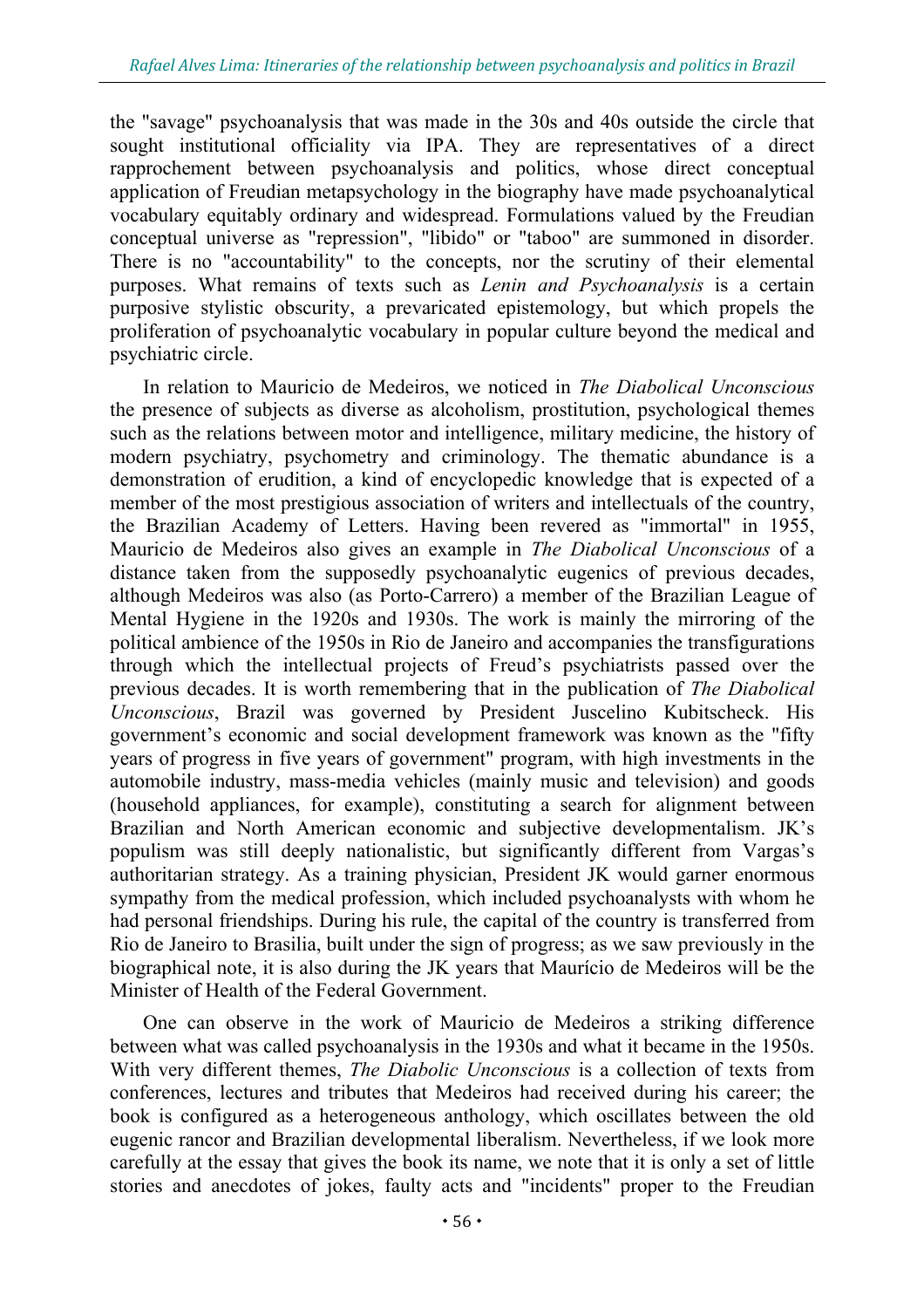unconscious. Here, it is no longer a question of making "political biography", as Pereira da Silva did, nor of fantasizing "Freudian utopias" in an eugenist tone for the country, as we have seen in Porto-Carrero. It is all about simply adapting interpretations of *Psychopathology of Everyday Life* and *The Joke and its relation with the unconscious* to a certain Brazilian reality, in line with the experience of ideologically promoted progress in the JK years. The unconscious is portrayed as a "deposit of past things" (MEDEIROS, 1959: 11-12) as a "basement" (MEDEIROS, 1959: 12). Therefore, the strategy adopted would be different: rather than applying Freudian theory to second-hand political biographies, one chooses to dilute the presentation of the phenomena of the unconscious in day-to-day situations. In other words, *The Diabolical Unconscious* concludes the appropriability process we discussed earlier here, as Sherry Turkle puts it: psychoanalysis finally presents itself as a promoter of objects-to-think-with through the association between the unconscious and the trickery, the prank. It is in this sense that for him the unconscious is diabolic, less in the religious sense and more as a cheater. It is as if Medeiros harvested benefits of the popularization of psychoanalysis of Pereira da Silva, but enjoying a position of greater recognition and prestige in the intellectual field.

As for the political position of Mauricio de Medeiros, it is worth remembering that his prestige as Minister of Health will be decisive for the destinies of psychoanalysis in Brazil in our most liberal period. According to Melloni (2009), the state's funding and granting of scholarships policy was largely developed within the Serviço Nacional de Doenças Mentais (SNDM) – "National Mental Health Service". In 1949, for example, the SNDM provided fellowships for eighty-eight psychiatrists, including thirteen fellow psychoanalysts to carry out their training in psychoanalysis both within and outside the country. The grants were not exclusively intended for psychoanalysts, but these were contemplated within a policy of training more qualified professional staff on the part of the State. This policy contemplated in an absolutely significant way the cadres of psychoanalysts in Rio de Janeiro. Even the trained analysts brought to Brazil to form psychoanalysts (the Polish Mark Burke and the German Werner Kemper, both received in RJ in 1948) also received a government grant. Two groups of Carioca psychoanalysts are contemplated, one goes to Argentina to perform the psychoanalytic formation, while another goes to London. The exchange with São Paulo also intensifies in this period. Founded in 1927, the Brazilian Society of Psychoanalysis of São Paulo had an intention of relevant intellectual production and since 1936 with the presence of the first learned analyst in Brazil – the German psychoanalyst Adelheid Koch –, which will lead to recognition by the IPA in 1951. That is, communication between the two great centers of psychoanalysis in Brazil is encouraged in this historical period, permeated by nepotism and by policies of favoritism that shuffle the public and private sphere in Brazil, which we call *patrimonialism*.

It should be understood that the policy of massive granting of funding by the State for the training of psychoanalysts in Rio de Janeiro, which extends until 1959, will not be without effects for the understanding of the situation of psychoanalysis during the dictatorial regime. According to the psychoanalyst Maria Manhães, who is trained at this time,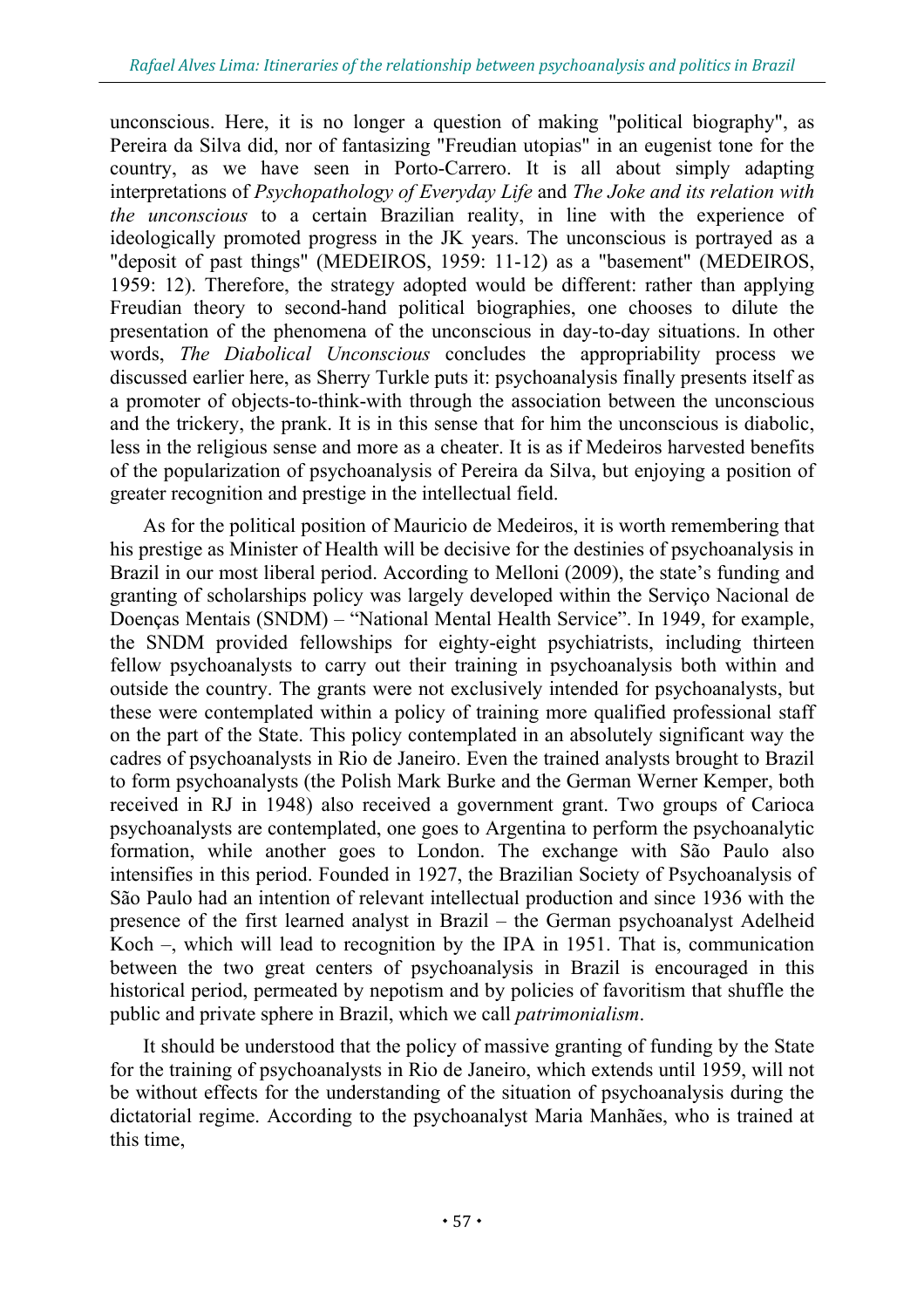"[...] most of the candidates, with a rare exception, came from a common source at the time: the National Mental Health Service / SNDM – current DINSAM. It was a group of colleagues with a certain leadership in the service where they worked [and to which] [...] the Director-General of DINSAM also belonged." (MANHÃES, 1988: 432)

Clientelism therefore characterizes SNDM insofar as it incorporates the same hybrid frames of political psychiatrists from the old Eugenic Societies, Mental Hygiene Leagues, and Pro-Sanitation Leagues. It is this patronage that is blatantly revealed during the psychoanalysis of the 1950s in Brazil. Therefore, we cannot forget the double role that Mauricio de Medeiros exercises when he becomes the Federal Government's Health Minister: while the ministry finances the training of psychoanalysts with public money, the first steps towards a depoliticization of psychoanalytic knowledge are given insofar as unconscious phenomena are understood as the mere inconvenience of everyday life. Without being a psychoanalyst but having been a key player in the development and diffusion of psychoanalysis in Brazil, Mauricio de Medeiros writes and publishes *The Diabolical Unconscious* as a subject of Brazilian intellectual history that is commonly called *dilettantism* – that is, a kind of intellectual amateurism that gives in spite of the rigor of the concept, but which links the pleasure of reflection with the sense of belonging to a certain intellectual and academic class.

After the JK years and less than 7 months of the disastrous government of Jânio Quadros, João Goulart assumed the presidency. The so-called basic reforms proposed by his government were intended to solve Brazil's structural problems, such as agrarian reform (democratization of access to land through expropriation of unexplored rural areas), educational reform (combating illiteracy via the Paulo Freire Method), electoral reform (granting the right to vote for illiterates), among others. Now, fighting the deep inequalities that shaped Brazilian society was enough for Joao Goulart (nicknamed "Jango") to be understood as "the communist threat" that haunted the country under the spirit of the Cold War. Obviously, such measures generated a strong reaction on the part of the Brazilian ruling class and paved the winding road that led the country to a military coup in 1964.

It is not by chance that the work *Masochism and Communism* (1964), by Karl Weissmann, is published in the context of the military coup. Written in 1963 and published in 1964, the volume brings together a number of elements that deserve a little more analysis. Weissmann's theatrical spectacles of mass hypnotism in large Brazilian capitals and his television appearances advocating the use of hypnosis for painless tooth extractions throughout the 1950s would ensure him a singular popularity. Published by the prestigious Editora Martins, *Masochism and Communism* generates repercussion in newspapers and popular magazines and is hailed in the media of the time. In fact, the whole effort of this unique character in the history of Minas Gerais psychoanalysis consists in carrying out a psychoanalytic reading of communism as "social masochism", in the same measure as fascism would be "sadistic." Turning against canons of the so-called Freudian-Marxist thought (W. Reich, H. Marcuse and Erich Fromm), using the theoretical expedient of Karl Menninger, the psychoanalysis of Freud and Theodor Reik, Weissmann mobilizes a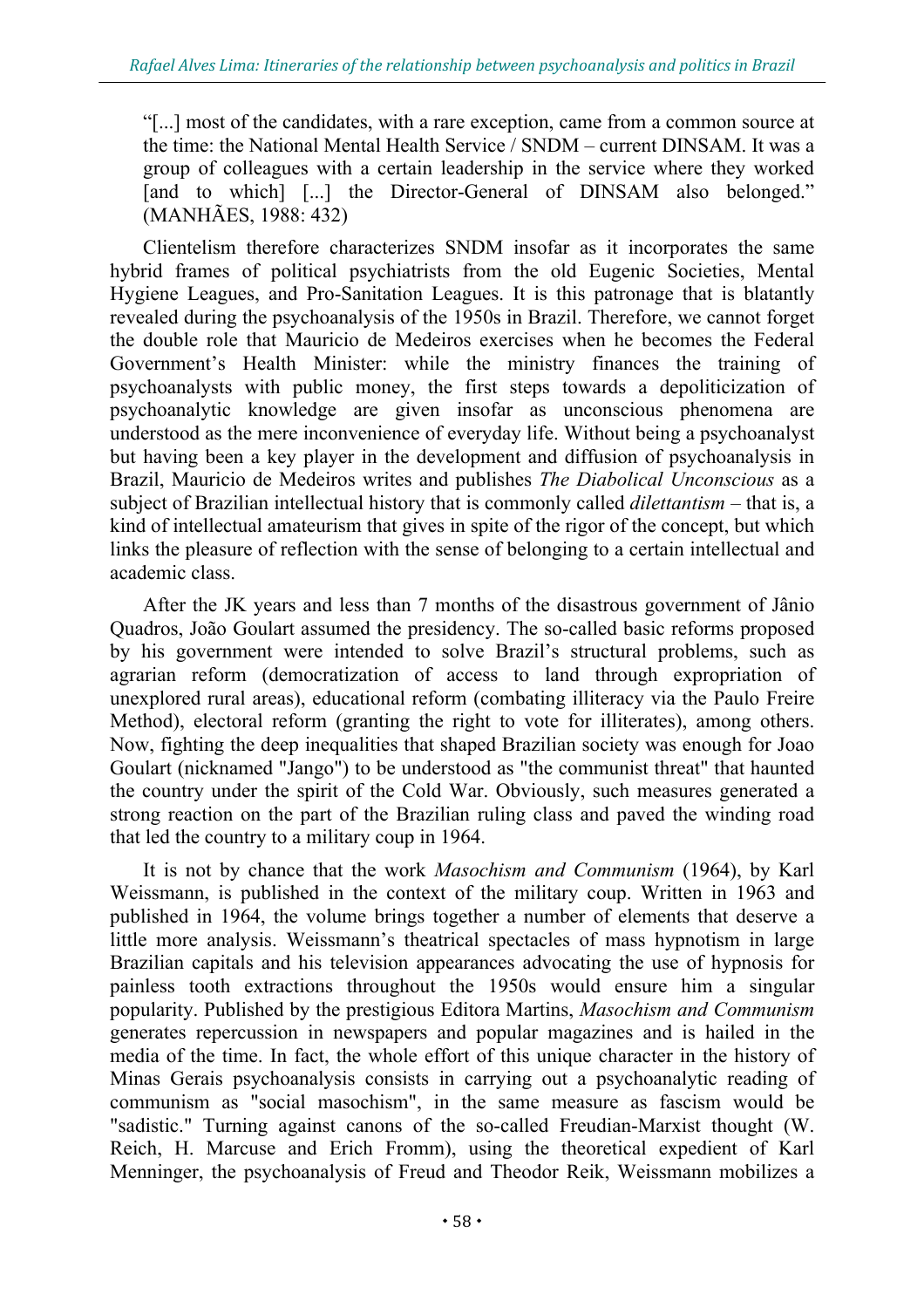confrontation curiously not with his psychoanalytical pairs in Brazil, but especially with the current psychoanalytic literature in the country<sup>10</sup>. The Freudian-Marxism read and debated in the newspapers and magazines of the time was ruled by those who enjoyed prestige and legitimacy in the Brazilian intellectual field. It is in this sense that Weissmann appears as the mouthpiece of a current (but not so properly stated) discourse of depoliticization of psychoanalysis – which in the military coup of 1964 meant simply "anti-leftism" of psychoanalysis. In other words, it is as if the strategy taken is not to declare direct intellectual combat against the psychoanalysts themselves, but, above all, to declare the intention to cure them of the psychological "leftist" evil that affects them. It was intended to place the psychopathological and psychoanalytic discourse at the service of the opposition between democracy – which Weissmann calls the Free World – and communism. The author emphasizes the premise of civility that allows the bond of friendship between "democrats" and "communists", but never giving up the psychopathological attitude to subjugate, dominate and subalternate those who would be qualified as subversive by the military regime. There is thus an unprecedented and unique moment of the pathologization of communism in the history of psychoanalysis, opening its way into the dictatorial period. It is openly stated in the body of the text, in footnotes and in the ear of the book, the claim of the work to be a response to the "communist threats" that supposedly afflicted the country. In fact, the purposes of the military coup – which were based on the deception of a "provisional"<sup>11</sup> withdrawal of President Jango – claimed from the intellectual point of view a counter-mobilization, which can be described according to Saes:

"The counter-mobilization of the traditional middle classes is defined as antipopular and anti-communist. While the 'women's movement' undertakes the moral condemnation of communism, counter-mobilization organizes another sector of the traditional middle classes: liberal professionals. At this level, anticommunism is defined as the defense of democratic institutions; more clearly, it is a question of condemning populist 'mass democracy' in the name of respect for liberal-democratic principles. [...]. In short, associations of lawyers, doctors and engineers, traditionally oriented towards oligarchic liberalism, will be charged with disguising the asymmetry of the opposition between 'democracy' and 'communism', as well as of assigning it an obligatorily alternative character. Hence the archaic aspect of the 1964 counter-mobilization: on the one hand, the 'feminist movement' and its moral and religious themes; on the other, the return to the political scene of a character – the liberal professional – typical of the oligarchic period." (SAES, 1984: 137)

To a large extent, psychoanalysts have inherited the identity of the liberal professional in Brazil. They enjoyed great prestige in the medical circle, although many of them became training psychologists since 1962, when they implemented the standardization of the first degree in psychology and the regulation of the profession of

 $10$  Especially Erich Fromm, who had been translated since the 40s in the country and was frequently among the best selling books of psychoanalysis in Brazil.

 $11$  The use of the quotes is due to the fact that the coup was far from provisional, since the military regime in Brazil lasted 21 years (1964-1985).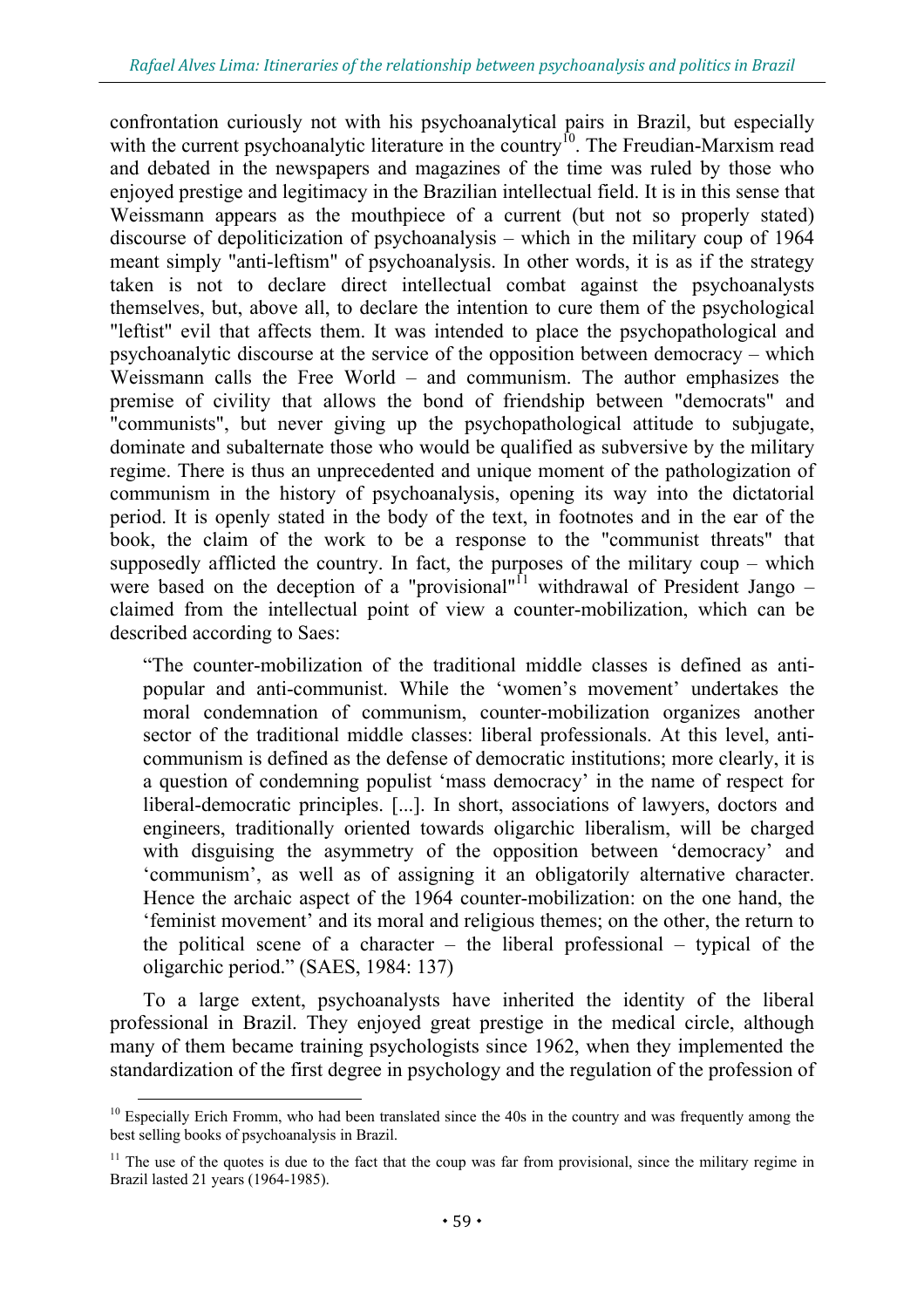psychologist in Brazil. The military period will, in the end, be the culmination of the achievement in Brazil of the great international directive headed by Ernest Jones since the end of World War II (HERZOG, 2017). The countermobilization will encase psychoanalysis in Brazil during the military regime, under the assurance that political affairs were not of its domain.

#### **The military regime and psychoanalysis**

It is true that each of these works cited would merit a detained analysis. Our interest here is first to map the bibliography developed parallel to the traditional medical literature of psychiatry or to the bibliography instituted as official by psychoanalytic societies linked to IPA. Through this mapping, we defend the thesis that it is in these products that we find the most decisive clues for understanding the relationship between psychoanalysis and politics in the Brazilian intellectual and editorial universe. It will not be in the official or institutional production that we will verify the most direct reception of the Freudian social or political work in Brazil. For this, it will be necessary to look for it in the political biographies written by Pereira da Silva to mirror Vargas' populism, in Porto-Carrero's utopian eugenics, in Mauricio de Medeiros's vulgar "diabolic unconscious", in Weissmann's platform for the pathologization of leftism, or in other possible "marginal" works such as these.

Now, it will not be mere chance that self-absorbed official history, which will elect as pioneers of psychoanalysis in Brazil those who will only be recognized as such according to its own criteria, will be unfolded in a "clean slate" historiography with regard to the characters we have brought as an example. Gastão Pereira da Silva, Karl Weissmann, Mauricio de Medeiros and Julio Porto-Carrero are four names (among others we could highlight) that will hardly be included in official historiography as pioneers of psychoanalysis in Brazil, except as "weak canons". What about their dangerous experiments and disquisitions toward politics? There are at least two hypotheses capable of interpreting this phenomenon. One is because these characters never submitted to the psychoanalytic training scheme of the IPA – precisely, didactic analysis. Gastão Pereira da Silva and Julio Porto-Carrero were self-declared psychoanalysts and were acting clinicians, actively participated in the creation of some societies that would be linked to the IPA, but never claimed positions within them. Mauricio de Medeiros, without declaring himself a psychoanalyst, directly influenced the psychoanalytic field for his political action in the field of public health. Karl Weissmann, who claimed to be a hypnologist, psychoanalyst, psychotherapist, and psychologist, represented not only the danger of hybridity, eclecticism, and charlatanism, but also that of the levitical and impatient political judgment. For these four figures of publicly notorious intellectual importance, it would be a kind of moralprofessional affront to undergo a didactic analysis for official recognition of psychoanalytic training.. If we remember, for example, that the prestige of the medical profession in Brazil is enormous (until today), it is as if the didactic analysis were a kind of humiliation and disgrace, since psychoanalytic formation would be secondary to basic medical education.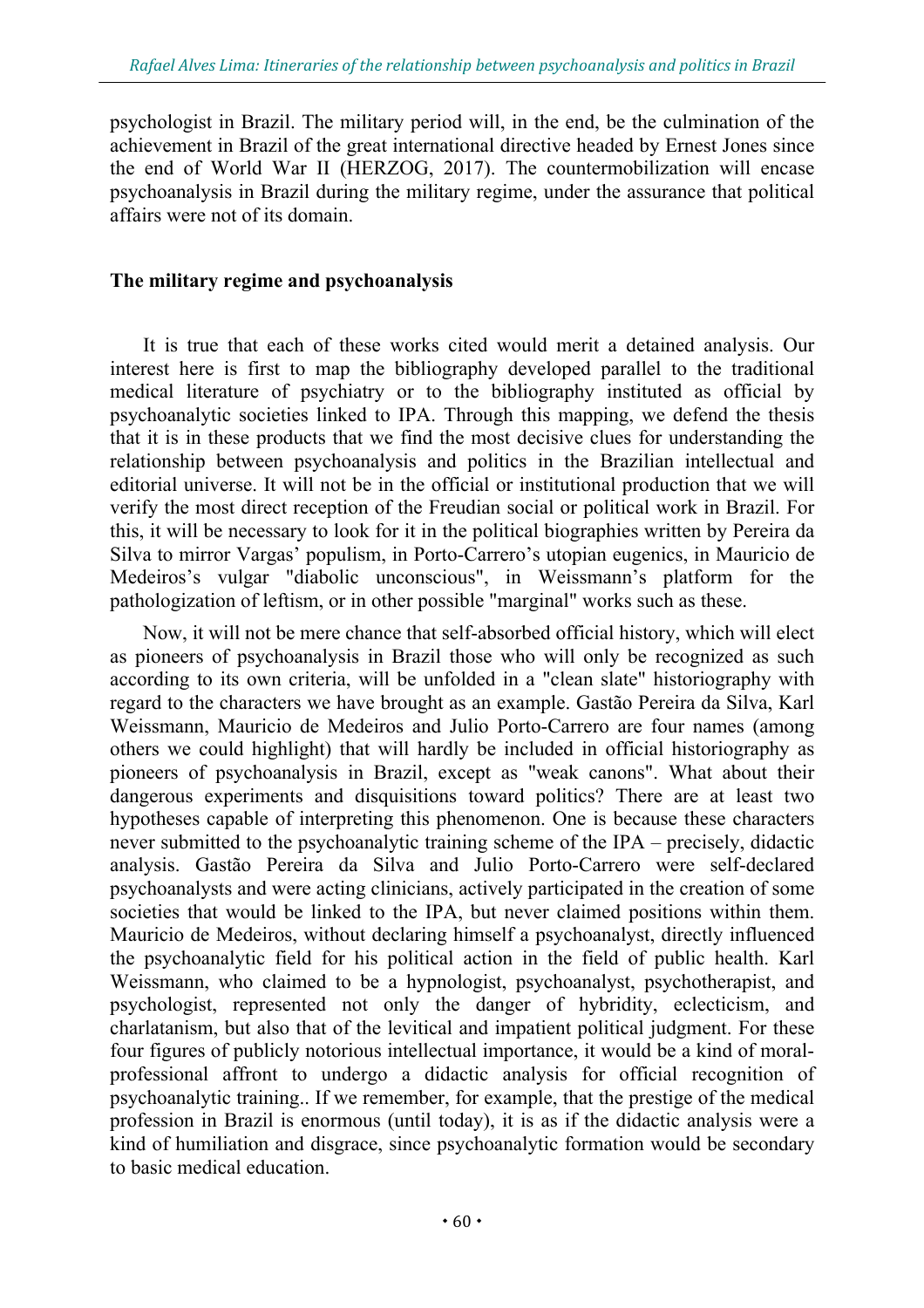The second interpretation would be that the positions of these authors "were not good for business." The political debate in psychoanalysis in Brazil gradually goes from extravagant to undesirable, pari passu accompanying the movement of history. In 1969, when three of the country's largest capitals had their psychoanalytic institutions lauded with the IPA seal, we were exactly under one of the toughest moments of the Brazilian military dictatorship. Psychoanalysis summons the paradigm of neutrality to fulfill a triple function: 1) to guarantee the *scientific neutrality* proper to every scientific procedure of positivist intention (namely, minimizing the participation of the subjectivity of the scientist observer in the scientific process, in order to make extractions more neutral); 2) scientific neutrality would be a substitute for the experience of *analytical neutrality* (the emptying of the analyst's subjectivity in the process of listening); 3) the silence and abstention from analytic neutrality removes from reflection what lies outside the psychoanalytic setting, intensifying *political neutrality*.

Between 1975 and 1976, the Institute of Psychoanalysis of the IPA in São Paulo suggested with vehemence the removal of activities of a political nature, prejudicial to the life of the Institute. There would not even be any effort to declare a move away from critical reflection on the situation of the military dictatorship in Brazil. As well summarizes Luiz Meyer, a psychoanalyst from the SBPSP:

"Explaining clearly: the analytical production of a good part of my generation – and I repeat that I speak from the Society to which I belong [SBPSP] – has turned its back on critical reflection because it was not necessary for the ongoing project. For the objective professionalized practice, the imitative character of the thought was more than satisfactory." (MEYER, 2008: 209).

In other words, it will be neutrality, in its triple crowning (scientific, clinical and political), culminated by a historiography that is dedicated to constitute the history of psychoanalysis in Brazil in this way, which erases the proper inscription of the incursions of the "savage psychoanalysts" in the field of politics. During the military dictatorship, political issues were openly avoided and unsettled, not only in the psychoanalytic field, but in public life in general. The Brazilian military dictatorship persecuted, threatened, tortured, killed and made hundreds and thousands of Brazilian citizens disappear during its 21 years of existence. In the state of exception, talking about politics was no longer simply an institutional or economic question of "not good for business": the consequences could be truly deadly. In a dominant climate of fear in social life in Brazil, the denunciation of Helena Bessermann Vianna on the Amílcar Lobo case erupts in the psychoanalytic field (VIANNA, 1994). He was a candidate under training in one of the IPAs of RJ that acted as a torturer in the torture centers of the Brazilian army. The scandal was fatal to the project of maintaining the "neutral" image of psychoanalysis held at hard cost by the intended hegemony of IPA. With the overthrow of the Amílcar Lobo case, the recovery of the debate between psychoanalysis and politics in new bases becomes a major ethical urgency in the Brazilian psychoanalytic field. With the rare exceptions (mentioning the names of Helio Pellegrino, Eduardo Mascarenhas and Helena Bessermann Vianna herself), the prevailing depoliticization of official psychoanalysis begins to lose strength in the face of the accusation of collaboration and connivance of at least one psychoanalyst with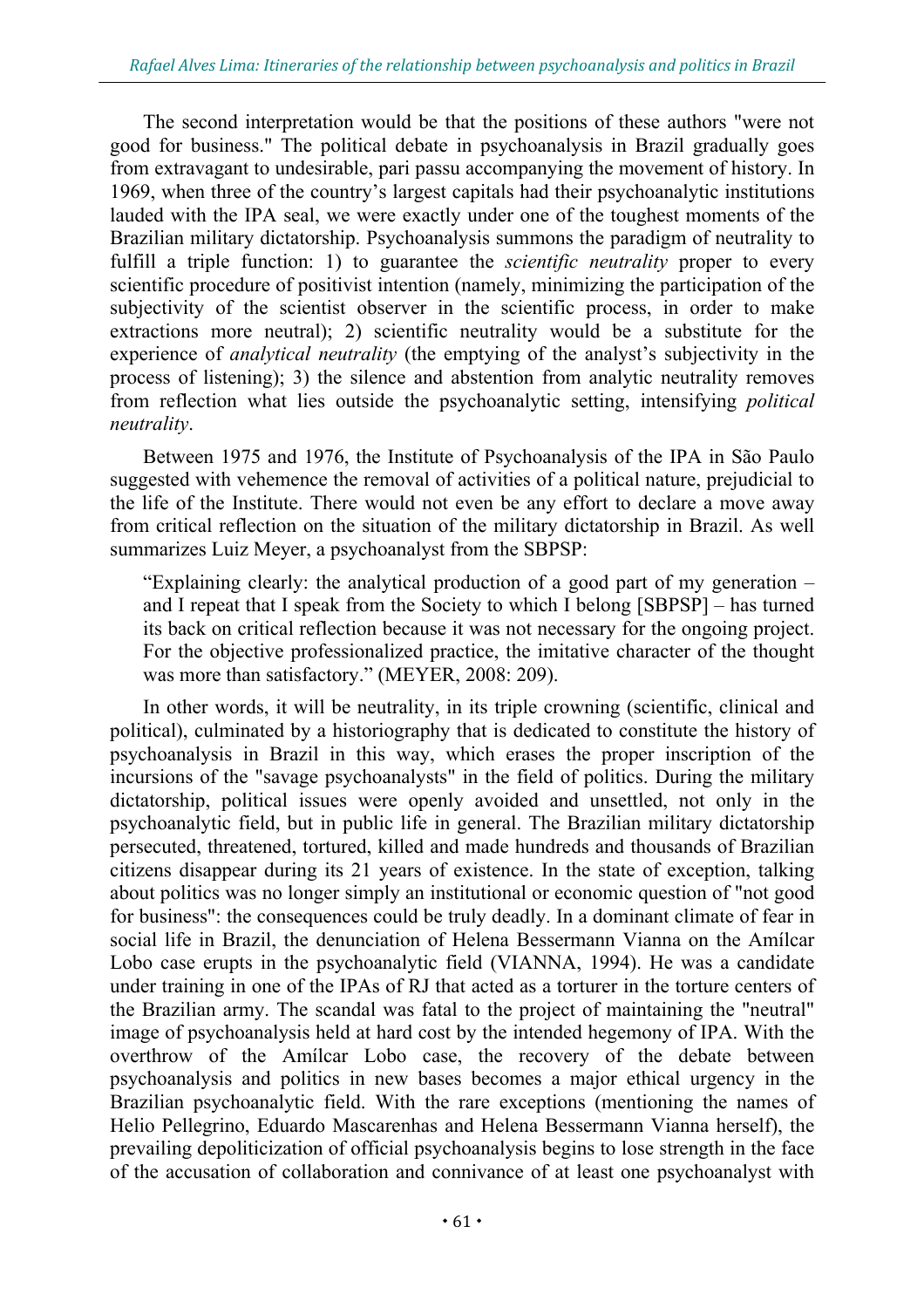the schemes of torture , murder and disappearance of bodies in the military dictatorship. The international repercussion of the Amilcar Lobo case would seal once and for all the time when psychoanalysis and politics would not be talked about, opening space for a new order of readings and intellectual agendas for psychoanalysis in Brazil. In Rio de Janeiro from the late 1970s to the late 1980s, authors such as Chaim Katz (1985), Sérvulo Figueira (1981), Gisálio Cerqueira Filho (1982) and Heitor O'Dwyer de Macedo (1988) gathered compilations of texts on psychoanalysis and politics. Thus, the Amilcar Lobo case would demand from the psychoanalytic institutions a political position other than that of neutrality and abstention in the 1970s to the 1980s, when the country was headed for redemocratization.

Therefore, we defend the idea that affirmations such as "we do not talk about relations between psychoanalysis and politics in Brazil" are a continuation of the criticism of the neutral position assumed by official psychoanalytic circles during the military dictatorship, including through the systematic denial of works and authors of previous years who dedicated themselves to this intersection. It is necessary to recognize that statements such as these bear a kind of testimony, a truth that reminds us that the state of exception imposed a restriction of freedom of thought and threatened to kill all those who dared to declare themselves against the military regime. Such statements still echo to this day precisely because psychoanalysis in Brazil until a short time ago took very little responsibility for its own history – or at least it did not settle the accounts with its historical moments, let's say, more depoliticized.

### **Conclusion**

Reacting to the urgency of taking responsibility for its own history, there is a great intellectual debate currently underway in Brazil that aims to overcome the strict dichotomy between texts of clinical vocation and social texts. Thus, since the clinic is considered political, it is not by chance that the most frequent is that those psychoanalysts who work at the cutting edge of interventional clinical work are also in the field of academic and intellectual production, since the need for theoretical elaboration of the experience and its respective publication it becomes almost an urgency for the one who performs it. The flow between intellectual activity and clinical exercise at the front line respects the necessary differences between academic discourse and psychoanalytic discourse, but does not make these differences an insurmountable barrier. In fact, quite the contrary. It is difficult, not to say impossible, to encompass the totality of initiatives taking place today in Brazil at the intersection between psychoanalysis and politics, since the work proliferates at an unreachable speed and, above all, in an ethical commitment to psychoanalysis that finally announces scientific neutrality. At bottom, it is probably this fruitful scenario that seeks to rehabilitate the political question that runs through the work of Freud and post-Freudians. The requirement to reexamine the more consecrated psychoanalytic tradition in the light of a critical and sophisticated historiography is what will allow us to understand why certain authors, certain works and certain taboo themes disappear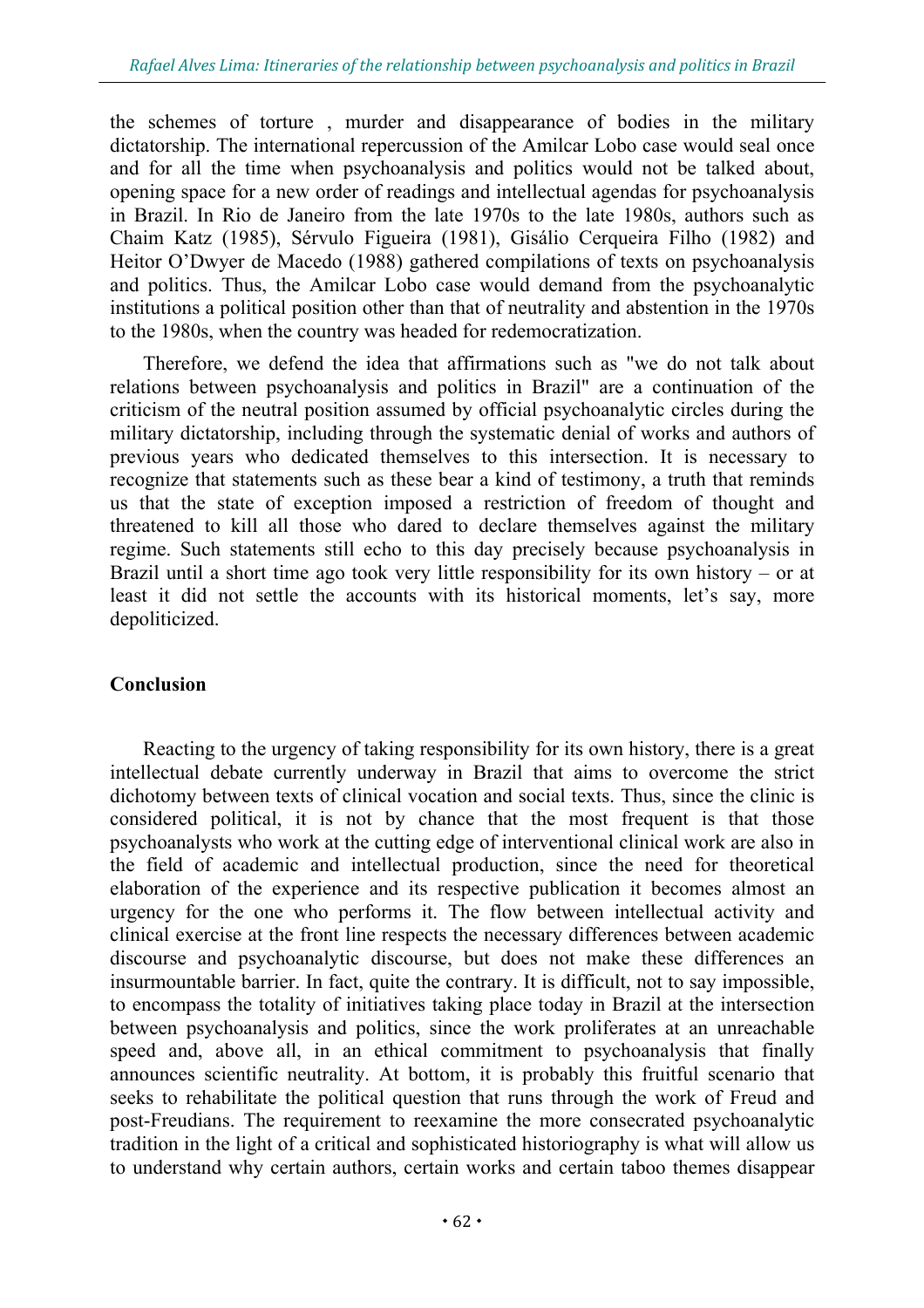from history, while others consecrate themselves. After all, at this point it seems too naive to believe that the only factor responsible for the authors' consecration is the "intrinsic virtue" of the work – and therefore the disappearance of the infamous stems from textual imperfections. We suggest, therefore, that history can become so much more relevant and profound as we face *textual imperfections as historical objects*.

It is therefore necessary to finalize our article by recovering the intention of rewriting the itineraries of relations between psychoanalysis and politics in Brazil through its most marginal clues, through its imperfect authors. It will not be in the history told by the official media that we will find it, precisely because the intention was to eliminate any trace of political reflection from the psychoanalytic field during the military regime. Julio Porto-Carrero, Gastão Pereira da Silva, Mauricio de Medeiros or Karl Weissmann will be remembered either as "weak cannons" or as "savage psychoanalysts" or as "exotic collaborators" of the pre-psychoanalytic period, in which they thought and practiced psychoanalysis in Brazil without the norms centralized by the obligatoriness of didactic analysis. Our position is in opposition to this caricature. We do not want to make the denial and erasure of these authors of the official history of psychoanalysis in Brazil a new form of "canonization"; on the contrary, we made it a point to underline how the social appropriations of Freudian theory were done in a dilettante and ill-finished manner, more mirroring the historical moment in which they were produced than by reflecting critically upon it. This is the aspect that most interests us: if it is through the meanders that we must consider their works, it is also by marginalization that the presence of the intersection between psychoanalysis and politics in Brazil must be emphasized. Otherwise, we are bound to repeat eternally that the relations between psychoanalysis and politics in Brazil are a "big taboo subject," when in fact the so-called "taboo" is just another topic excluded from the official historiographical ranks in favor of a an expedient of legitimation and recognition that is only capable of respecting the self-absorbed history that they make of themselves.

## **Bibliography**

- ALVES LIMA, R. (2018). Alcances e limites de uma leitura biopolítica da implantação da psicanálise no Brasil: racismo científico, educação sexual e projeto civilizatório. In: TESHAINER, M. C. R., ALVES LIMA, R. & D'AFONSECA, V. C. P. (orgs) *Biopolítica e Psicanálise: vias de encontro*. São Paulo: Via Lettera.
- AFONSO, R. & MANDELBAUM, B. (2017). A Psicanálise e seus Pioneiros no Brasil: notas sobre o "vigoroso psicanalista" Karl Weissmann. In: *Analytica*, 6(11): 34-68. Available at: http://www.seer.ufsj.edu.br/index.php/analytica/article/view/2659/1758
- BAGNO, S. (2014). O Brasil na hora de ler Maquiavel: notas sobre a primeira edição brasileira d'O Príncipe, traduzido por Elias Davidovich. In: *Revista Tempo*, 20: 1-21. Available at:

http://www.scielo.br/pdf/tem/v20/pt\_1413-7704-tem-20-20143605.pdf

BOURDIEU, P. (1968). Campo Intelectual e Projeto Criador. In: POUILLON, Jean (org.). *Problemas do Estruturalismo*. Rio de Janeiro: Zahar.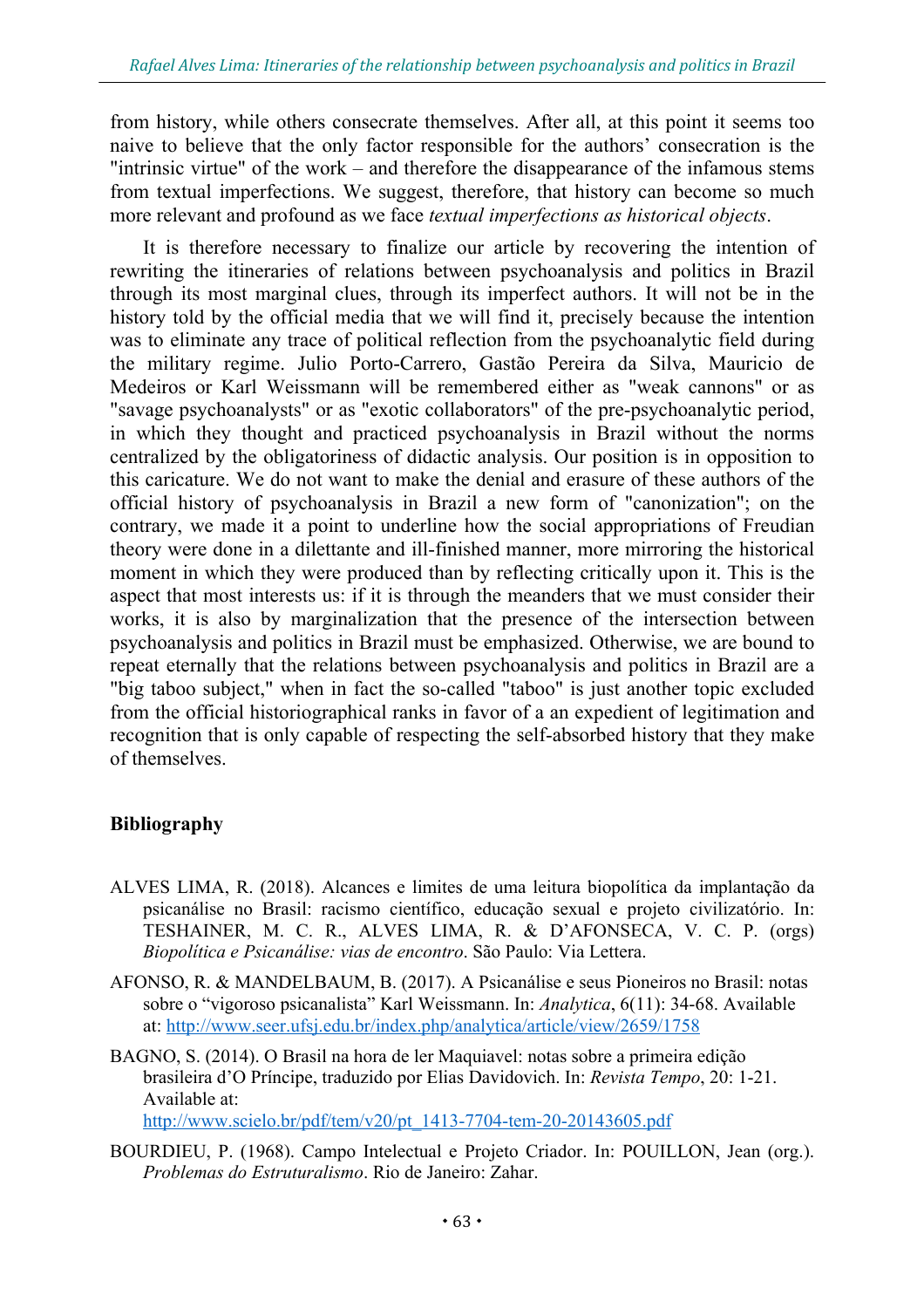- CANHADA, J. M. (2017). *Construções de um século: discursos filosóficos no Brasil oitocentista*. Tese (Doutorado em Filosofia) – Faculdade de Filosofia, Letras e Ciências Humanas, Universidade de São Paulo, São Paulo.
- CALICCHIO, V. (2015). Mauricio de Medeiros. In: ABREU, A. A. (org.). *Dicionário Histórico Biográfico Brasileiro pós 1930*. Rio de Janeiro: FGV.
- CARVALHO, C.; MATIAS, C. & MARCONDES, S. (2017). A divulgação da psiquiatria brasileira na imprensa. In: *Journal of Science Comunication*, 16(3): 1-15. Available at: https://jcom.sissa.it/sites/default/files/documents/JCOM\_1603\_2017\_A13\_pt.pdf
- CASTRO, R. D. (2015). *A Sublimação do Id em Ego Civilizado o projeto dos psiquiatraspsicanalistas para civilizar o país (19126-1944)*. Jundiaí: Paco Editorial.
- CERQUEIRA FILHO, G. (1982). *Crise na Psicanálise*. Rio de Janeiro: Graal.
- CERTEAU, M. (2011). *História e Psicanálise: entre ciência e ficção*. Belo Horizonte: Autêntica.
- DANTO, E. A. (2005). *Freud's Free Clinics: psychoanalysis and social justice, 1918-1938*. New York: Columbia University Press.
- FACCHINETTI, C. & PONTE, C. (2003). De barulhos e silêncios: contribuições para a história da psicanálise no Brasil. In: *Psychê*, v. 7(11): 59-83.
- FACCHINETTI, C. (2012). Psicanálise para brasileiros: história de sua circulação e apropriação no entre-guerras. In: *Culturas Psi*, 0: 45-62. Available at: https://www.arca.fiocruz.br/handle/icict/30012

FIGUEIRA, S. A. (1981). *O Contexto Social da Psicanálise*. Rio de Janeiro: Francisco Alves.

- GARCIA, R. A. G. (2010). *A educação na trajetória intelectual de Arthur Ramos: higiene mental e criança problema (Rio de Janeiro 1934-1949)*. Tese (Doutorado em Educação) – Universidade Federal de São Carlos, São Carlos.
- HERZOG, D. (2017). *Cold War Freud: psychoanalysis in an age of catastrophes*. Cambridge, UK: Cambridge University Press.
- KATZ, C. S. (1985). *Psicanálise e Nazismo*. Rio de Janeiro: Taurus.
- LE GOFF, J. (2015). *A História deve ser dividida em pedaços?* São Paulo: UNESP.
- MACEDO, H. O. (1988). *Le Psychanalyste sous la terreur*. Paris: Matrice-Rocinante.
- MANHÃES, M. P. (1988). Participação do Analista Didata na Formação de Seu Cliente Candidato*.* In: *Revista Brasileira de Psicanálise*, 22.
- MEDEIROS, M. (1959). *O Inconsciente Diabólico*. Rio de Janeiro: José Olympio.
- MELLONI, M. T. (2009). *O movimento psicanalítico no Rio de Janeiro (1937-1959): um processo de institucionalização*. Dissertação (Mestrado em História das Ciências da Saúde) – Fundação Oswaldo Cruz, Casa Oswaldo Cruz, Rio de Janeiro.
- MEYER, L. (2008). *Rumor na Escuta: ensaios de psicanálise*. São Paulo: Editora 34.
- MOKREJS, E. (1989). Psicanálise e Educação: Julio Pires Porto-Carrero e a pedagogia eugênica na década de 30 no Brasil. In: *Revista da Faculdade de Educação*, 15(1): 5-15.
- MOKREJS, E. (1993). *A Psicanálise no Brasil: as origens do pensamento psicanalítico*. Rio de Janeiro: Vozes.